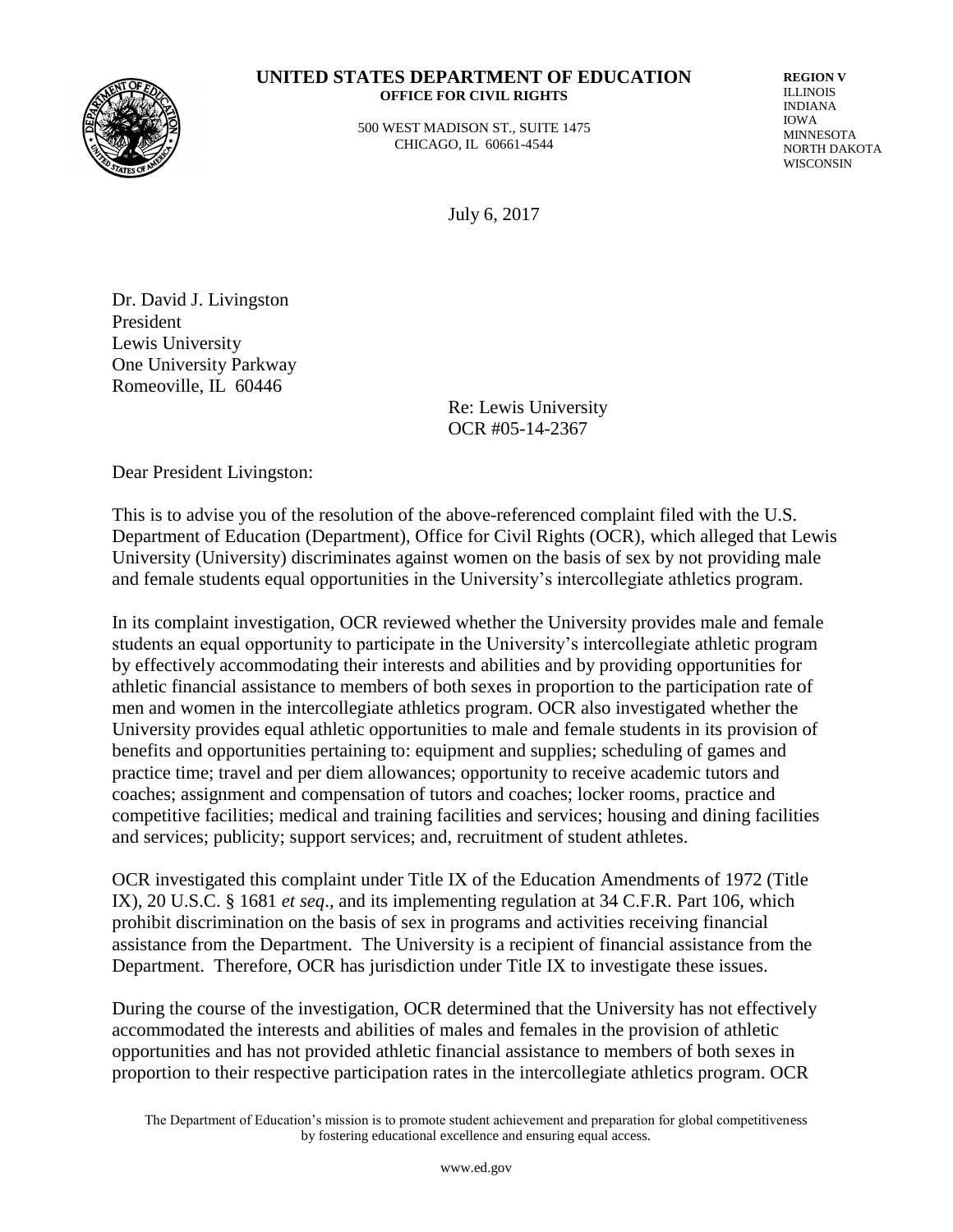President David J. Livingston Page 2 of 37

also noted deficiencies in the provision of equal opportunity as they pertain to the parts of the component areas addressing: the scheduling of games and practice time; the provision of travel and per diem allowances; the availability, assignment and compensation of coaches; and the provision of locker rooms, practice and competitive facilities. OCR found insufficient evidence of a violation of Title IX regarding the University's provision of: equipment and supplies; academic tutors; medical and training facilities and services; housing and dining facilities and services; publicity; support services; and, recruitment of student athletes.

On April 27, 2016, OCR entered into a resolution agreement (Agreement) with the University to resolve the noncompliance and deficiencies noted herein.

## **Background**

The University is a fully accredited, private, postsecondary institution located on a 410-acre<sup>1</sup> main campus in Romeoville, IL, which is a suburb 35 miles southwest of Chicago. The University houses 1,300 students in twelve residence halls at the main campus. According to the University, it has a total enrollment of 6,500 undergraduate and graduate students; it has six colleges and it offers 80 undergraduate majors and programs of study, 35 graduate programs, and two doctoral programs.

According to information provided by the University, in 2015-16, its full-time undergraduate enrollment at the main campus was composed of 4,086 students, of which 1,835 (44.9%) are male and 2,251 (55.1%) are female. The University offered 10 sports for men and 10 sports for women and its teams competed at the National Collegiate Athletic Association's (NCAA) Division II level. All men's and women's sports competed in the Great Lakes Valley Conference  $(GLVC)$ ,<sup>2</sup> except for men's volleyball, which competed in the Midwest Intercollegiate Volleyball Association (MIVA).<sup>3</sup>

During the investigation, OCR obtained information from the Complainant and others, as well as documentary data from the University, and interview and survey information from coaches, athletic administrators and athletes. A summary of OCRs findings and observations follows.

## **Applicable Legal Standards**

The regulation implementing Title IX, at 34 C.F.R. § 106.41(a), specifically prohibits discrimination on the basis of sex in athletic programs offered by recipients of financial assistance from the Department. The regulation implementing Title IX, at 34 C.F.R. § 106.41(c),

<sup>&</sup>lt;sup>1</sup>[http://www.lewisu.edu/welcome/facts.htm;](http://www.lewisu.edu/welcome/facts.htm) the University also has other smaller campus locations, and an online presence.

<sup>&</sup>lt;sup>2</sup>The Great Lakes Valley Conference sanctions 21 men's and women's sports and is composed of 16 Division II institutions in Illinois, Wisconsin, Indiana, Missouri and Kentucky.

<sup>&</sup>lt;sup>3</sup>The Midwest Intercollegiate Volleyball Association is composed of Division I and Division II institutions in Illinois, Indiana, Missouri, Ohio and one institution in Arizona.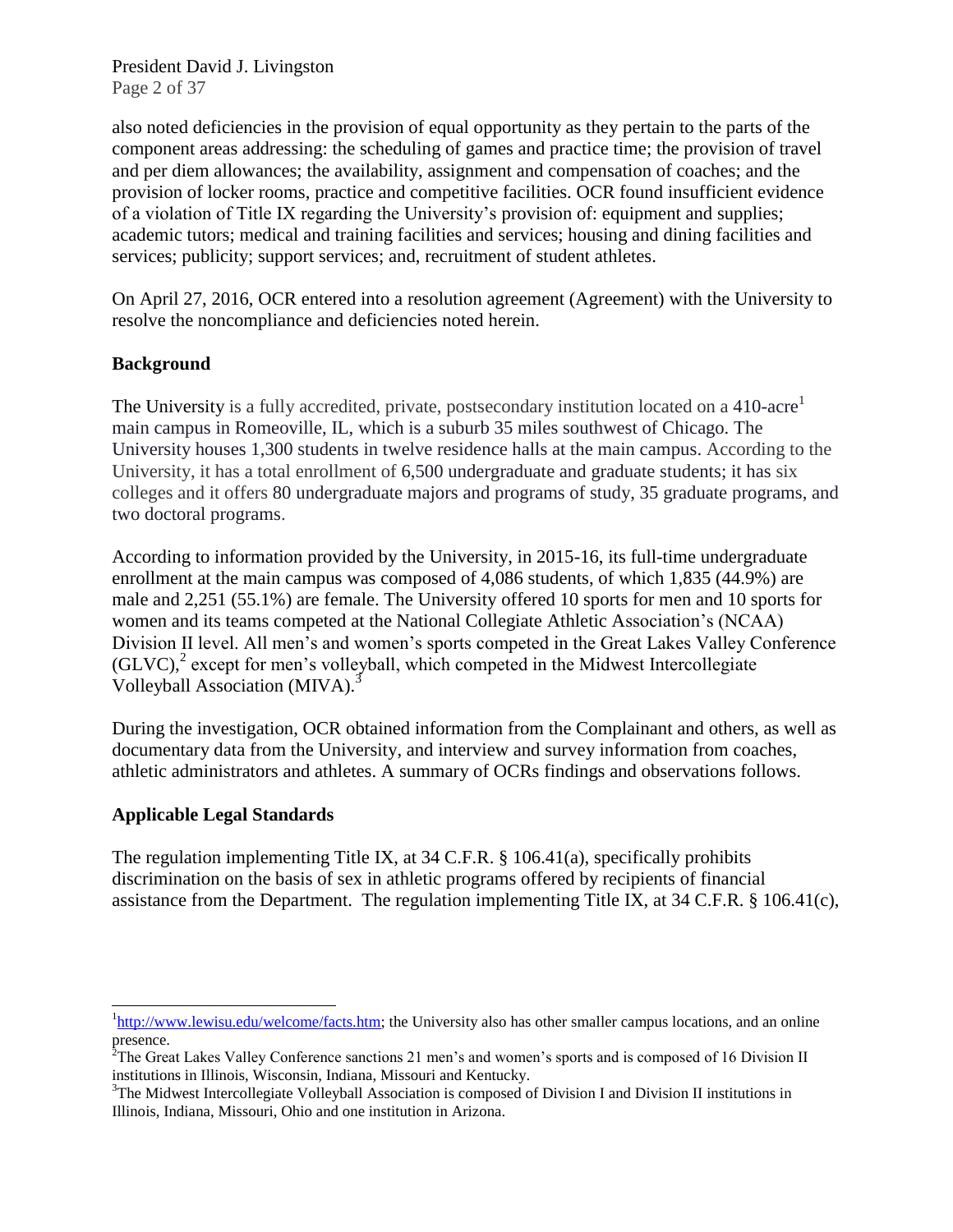President David J. Livingston Page 3 of 37

states that a recipient that operates or sponsors athletic teams must provide equal opportunity for members of both sexes.<sup>4</sup>

In this case, OCR examined whether the University provides male and female students equal opportunities to participate in its intercollegiate athletics program by effectively accommodating their interests and abilities, in accordance with the regulation implementing Title IX, at 34 C.F.R.  $§ 106.41(c)(1)$ . The regulation states that in determining whether equal athletic opportunities are provided for males and females, OCR considers whether the selection of sports and levels of competition effectively accommodate the interests and abilities of members of both sexes.

In addition, OCR examined whether the University provides its athletes reasonable opportunities for financial assistance in proportion to the number of students of each sex participating in intercollegiate athletics. The provision of athletic scholarships or grants-in-aid is addressed in the regulation implementing Title IX, at 34 C.F.R. § 106.37(c), which states that "to the extent that a recipient awards athletic scholarships or grants-in-aid, it must provide reasonable opportunities for such awards for members of each sex in proportion to the number of students of each sex participating in … intercollegiate athletics."

The regulation implementing Title IX also requires a recipient to provide equal athletic opportunities for members of both sexes in the provision of equipment and supplies (34 C.F.R.  $§106.41(c)(2)$ ; travel and per diem allowances (34 C.F.R. § 106.41(c)(4)); scheduling of games and practice times (34 C.F.R. §106.41(c)(3)); opportunity to receive academic tutoring and assignment and compensation of tutors (34 C.F.R.  $\S$  106.41(c)(5) & (6)); opportunity to receive coaching and assignment and compensation of coaches (34 C.F.R. § 106.41(c)(5) & (6)); provision of locker rooms, practice and competitive facilities (34 C.F.R. §106.41(c)(7)); provision of medical and training facilities and services (34 C.F.R. § 106.41(c)(8)); provision of housing and dining facilities and services (34 C.F.R. § 106.41(c)(9)); provision of publicity (34 C.F.R.  $\S$  106.41(c)(10)); provision of support services (34 C.F.R.  $\S$  106.41(c)); and recruitment of student-athletes (34 C.F.R. § 106.41(c)).

## **Facts and Analysis**

l

## **I. Accommodation of Interests and Abilities -- 34 C.F.R. § 106.41(c)(1)**

OCR examined whether the University provides male and female students an equal opportunity to participate in its intercollegiate athletics program by effectively accommodating their interests and abilities, in accordance with 34 C.F.R. § 106.41(c)(1). OCR also considered whether the selection of sports and levels of competition at the University effectively accommodate the interests and abilities of both sexes.

OCR applies the following three-part test ("Three-Part Test") to assess whether an institution is providing equal participation opportunities for individuals of both sexes with respect to the selection of sports:

<sup>&</sup>lt;sup>4</sup>In addition to the regulation implementing Title IX, OCR used principles articulated in the OCR "Intercollegiate Athletics Policy Interpretation" (Policy Interpretation), issued December 11, 1979 and published at 44 *Fed. Reg.* 71,413 (1979), which is found online at [http://www2.ed.gov/about/offices/list/ocr/docs/t9interp.html.](http://www2.ed.gov/about/offices/list/ocr/docs/t9interp.html)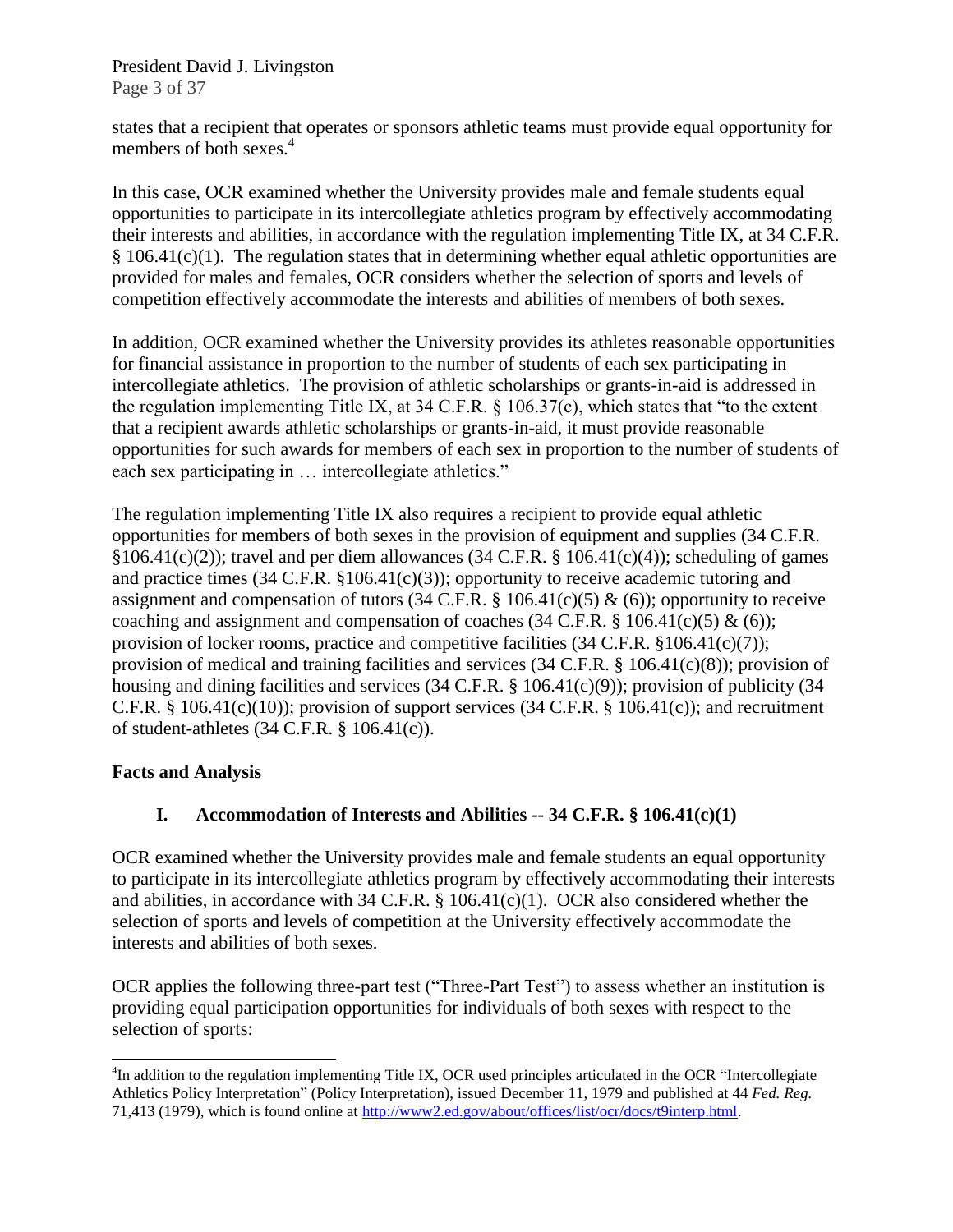#### President David J. Livingston Page 4 of 37

- 1. Whether intercollegiate level participation opportunities for male and female students are provided in numbers substantially proportionate to their respective enrollments; or
- 2. Where the members of one sex have been and are underrepresented among intercollegiate athletes, whether the institution can show a history and continuing practice of program expansion that is demonstrably responsive to the developing interests and abilities of that sex; or
- 3. Where the members of one sex are underrepresented among intercollegiate athletes, and the institution cannot show a continuing practice of program expansion such as that cited above, whether it can be demonstrated that the interests and abilities of the members of that sex have been fully and effectively accommodated by the present program.

Each part of the Three-Part Test is an equally sufficient and separate method of complying with the Title IX regulatory requirement to provide nondiscriminatory athletic participation opportunities. If an institution meets any part of the Three-Part Test, then OCR will determine that the institution provides each sex with equitable opportunities to participate. If an institution's athletics program also equitably provides each sex with the level of competition reflective of their respective abilities, then OCR will determine that the institution is effectively accommodating athletic interests and abilities.

#### *Part One: Substantially Proportionate Participation Opportunities*

Under Part One of the Three-Part Test, where an institution provides intercollegiate level participation opportunities for male and female students in numbers substantially proportionate to their respective full-time undergraduate enrollments, OCR will find that the institution is providing nondiscriminatory participation opportunities for individuals of both sexes. OCR will also consider opportunities to be substantially proportionate when the number of opportunities that would be required to achieve proportionality would not be sufficient to sustain a viable team; i.e., a team for which there is a sufficient number of interested and able students and enough available competition to sustain an intercollegiate team. As a frame of reference in assessing this situation, OCR may consider the average size of teams offered for the underrepresented sex, a number that might vary by institution.

During its investigation, OCR established that in 2015-16, the athletic participation rates in sports offered to men and women at the University were as follows: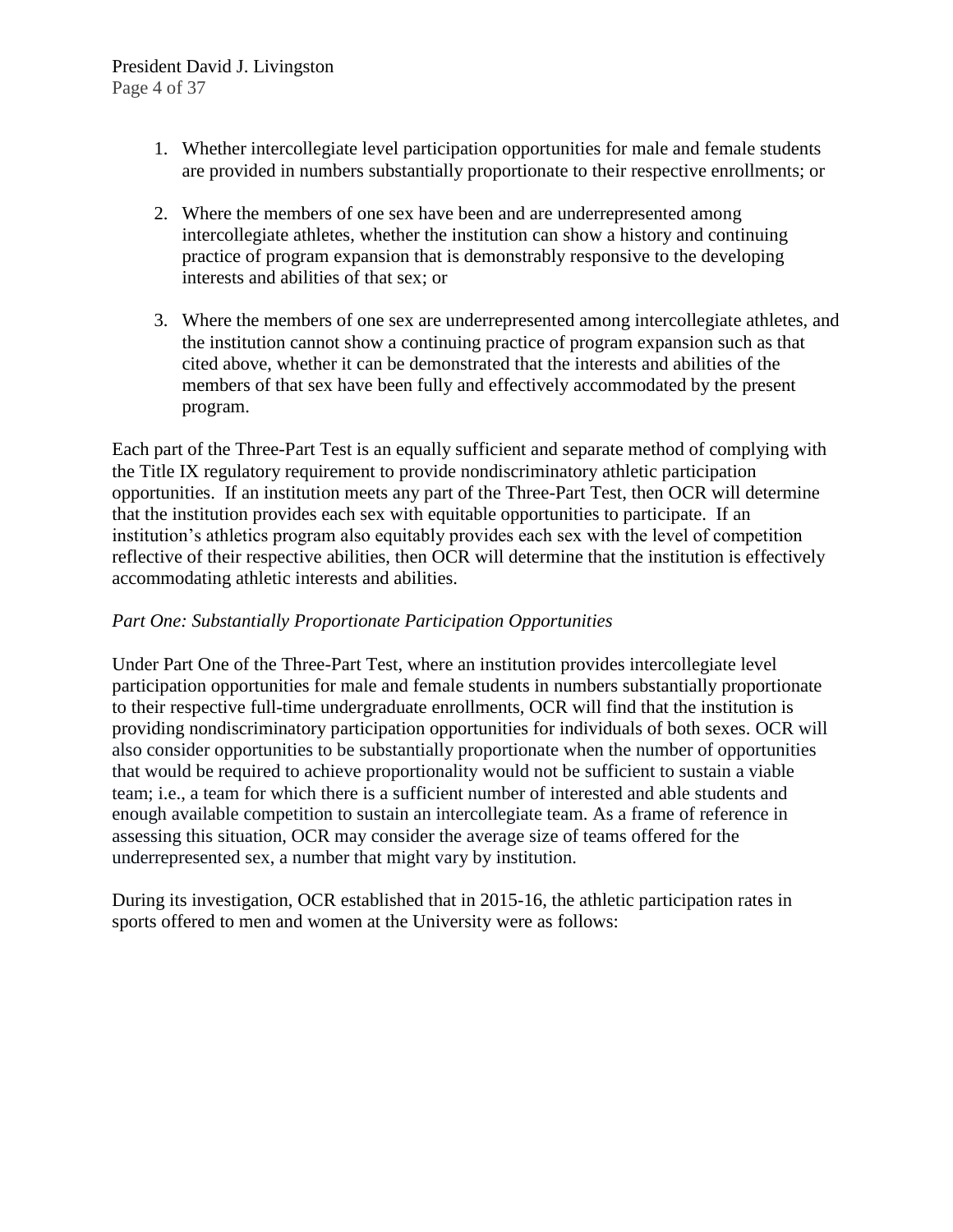| <b>Athletic Participants: 2015-16</b> |                          |        |  |  |
|---------------------------------------|--------------------------|--------|--|--|
| # Men                                 | <b>Sport</b>             | #Women |  |  |
| 29                                    | Baseball/Softball        | 21     |  |  |
| 15                                    | <b>Basketball</b>        | 13     |  |  |
| 23                                    | <b>Cross Country</b>     | 23     |  |  |
| 33                                    | Soccer                   | 25     |  |  |
| 12                                    | Golf                     | 11     |  |  |
| 12                                    | Tennis                   | 8      |  |  |
| 21                                    | Swimming                 | 26     |  |  |
| 52                                    | Indoor<br>Track & Field  | 45     |  |  |
| 52                                    | Outdoor<br>Track & Field | 45     |  |  |
| 22                                    | Volleyball               | 19     |  |  |
| 271                                   | <b>Total</b>             | 236    |  |  |

In addition, OCR compared the men's and women's full-time undergraduate enrollment and athletic participation rates at the main campus during the 2015-16 academic year:

| <b>Athletic Participation &amp; Undergraduate Enrollment 2015-16</b> |                                             |       |                                       |       |  |  |
|----------------------------------------------------------------------|---------------------------------------------|-------|---------------------------------------|-------|--|--|
| Gender                                                               | <b>Athletic Participation Opportunities</b> |       | Full-time Undergraduate<br>Enrollment |       |  |  |
| Men                                                                  | 271                                         | 53.5% | 1,835                                 | 44.9% |  |  |
| Women                                                                | 236                                         | 46.5% | 2,251                                 | 55.1% |  |  |
| Total                                                                |                                             |       | 4.086                                 |       |  |  |

In 2015-16, females were the underrepresented sex in the University's athletics program. OCR observed that the disparity between the enrollment and athletic participation rates was 8.6 percentage points, which represented as many as 96 additional female participation opportunities that would have been necessary to add to achieve exact proportionality without cutting opportunities for men.

However, OCR requires substantial proportionality between the participation and enrollment rates, not exact proportionality. OCR would consider opportunities to be substantially proportionate when the number of opportunities that would be required to achieve proportionality would not be sufficient to sustain a viable team. As a frame of reference for determining the size of a viable team, OCR considers the average size of intercollegiate teams offered for the underrepresented sex at an institution. In 2015-16, the average size of women's intercollegiate teams at the University was 23.6 female athletes, well below the female participant disparity of 96 athletes.

Based on the foregoing, the University did not provide information to show that in 2015-16, intercollegiate level participation opportunities for male and female students were provided in numbers substantially proportionate to their respective enrollments.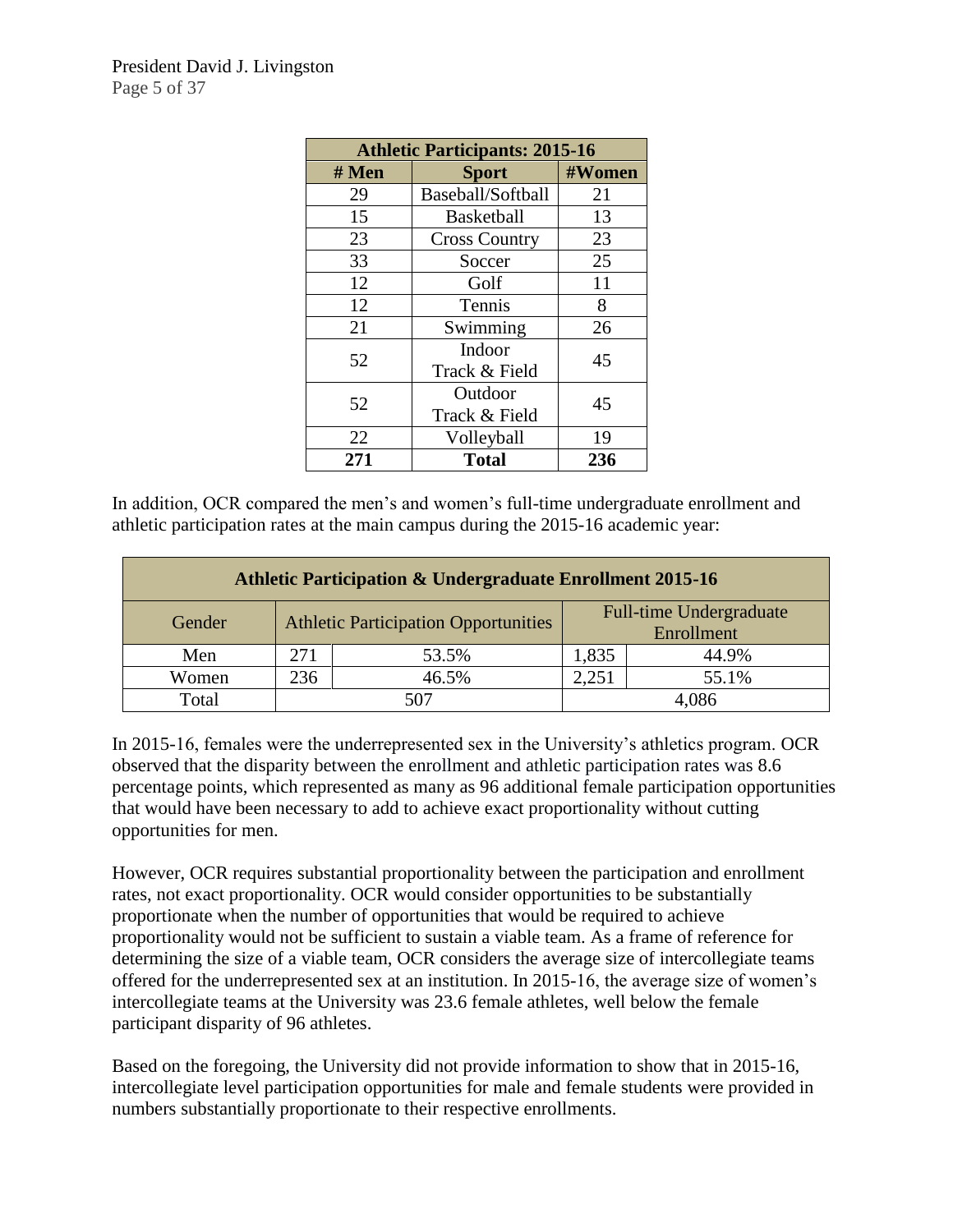President David J. Livingston Page 6 of 37

### *Part Two: History and Continuing Practice of Program Expansion*

Under Part Two of the Three-Part Test, an institution may demonstrate compliance by showing that it has a history and continuing practice of program expansion that is demonstrably responsive to the developing interests and abilities of the underrepresented sex. Part Two examines an institution's past and continuing remedial efforts to provide nondiscriminatory participation opportunities through program expansion.

OCR considers the following factors, among others, as evidence indicating an institution's history of program expansion is demonstrably responsive to the developing interests and abilities of the underrepresented sex: a record of adding intercollegiate teams, or upgrading teams to intercollegiate status, for the underrepresented sex; a record of increasing the numbers of participants in intercollegiate athletics who are members of the underrepresented sex; and an affirmative response to requests by students or others for addition or elevation of sports.

OCR also considers the following factors, among others, as evidence that may indicate a continuing practice of program expansion that is demonstrably responsive to the developing interests and abilities of the underrepresented sex: the current implementation of a nondiscriminatory policy or procedure for requesting the addition of sports (including the elevation of club or intramural teams) and the effective communication of the policy or procedure to students; and the current implementation of a plan of program expansion that is responsive to developing interests and abilities.

According to information provided by the University, it created all of its women's sports teams after the enactment of Title IX. No new intercollegiate sports have been added for women since 1997. During that same time period, the University added 8 men's sports to its athletics program.

The University's record since 1972 of adding intercollegiate sports to its athletics program is reflected in the chart below: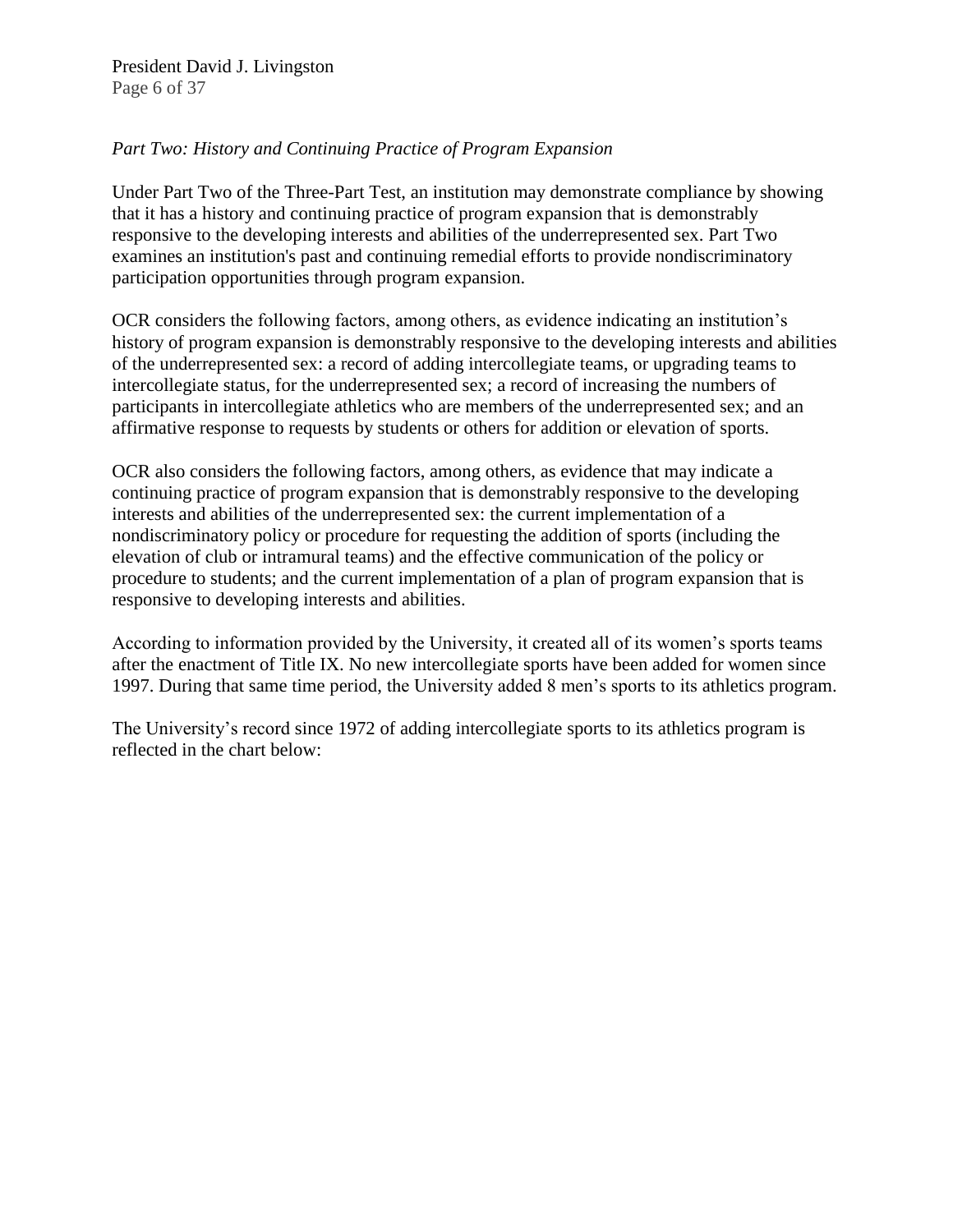| University Sports Added <sup>5</sup> Since 1972 |      |                      |  |  |  |
|-------------------------------------------------|------|----------------------|--|--|--|
| Men's Sport                                     | Year | Women's Sport        |  |  |  |
|                                                 | 1974 | Volleyball           |  |  |  |
|                                                 |      | <b>Basketball</b>    |  |  |  |
|                                                 | 1976 | Softball             |  |  |  |
| Golf                                            | 1983 |                      |  |  |  |
| <b>Cross Country</b>                            | 1986 | <b>Cross Country</b> |  |  |  |
|                                                 |      | Soccer               |  |  |  |
| Tennis                                          |      | Tennis               |  |  |  |
| Track and field                                 | 1988 | Track and field      |  |  |  |
|                                                 | 1992 | Golf                 |  |  |  |
| Volleyball                                      | 1994 |                      |  |  |  |
|                                                 | 1997 | Swimming             |  |  |  |
| Swimming                                        | 1998 |                      |  |  |  |

According to the University, there have been no requests for the addition of intercollegiate sports, or elevation of intramural or club sports for women.

The University offers to its male and female students intramural and club level sports and activities. Intramural sports and activities are offered through the University's Student Recreation and Fitness Center. The University publishes on its website its policies, procedures and forms to request the addition of intramural and club sports.<sup>6</sup> The University has not denied creation of a club sport request, nor has it unilaterally created a club sport without an outside sponsor. The University has no record of elevating an intramural sport to club or intercollegiate status, or of elevating a club sport to intercollegiate status.

In 2007, the University founded a Gender Equity Committee (Committee), which was charged with evaluating and reviewing gender equity issues related to the University's athletics program. The Committee identified inequities in the accommodation of athletic interests and abilities and developed a Gender Equity Plan designed to address the inequities in athletics within three to five years through the use of roster management, as well as the addition of other athletics programs for women. The Committee also recommended yearly assessments of student athletic interests and abilities. No annual assessments were conducted until 2012, and no sports were added for women. The Committee is no longer in existence.

In 2011, the University's athletic conference, the GLVC, announced the addition of football as a sanctioned championship sport. In response, the University created a Sports Expansion Task Force (Task Force) to investigate the addition of football as an intercollegiate sport. The University charged the Task Force to determine what effect the addition of sports would have upon the University's current gender equity status. According to its initial report, the Task Force determined that the University should add sports only if the resulting program effectively accommodated the interests and abilities of all its students. However, the Task Force reported

l

 $5$ Men's basketball and baseball were intercollegiate men's sports at the University prior to 1972. <sup>6</sup><http://www.lewisu.edu/studentservices/fitnesscenter/intramurals.htm> and <http://www.lewisu.edu/studentservices/fitnesscenter/clubsports/index.htm>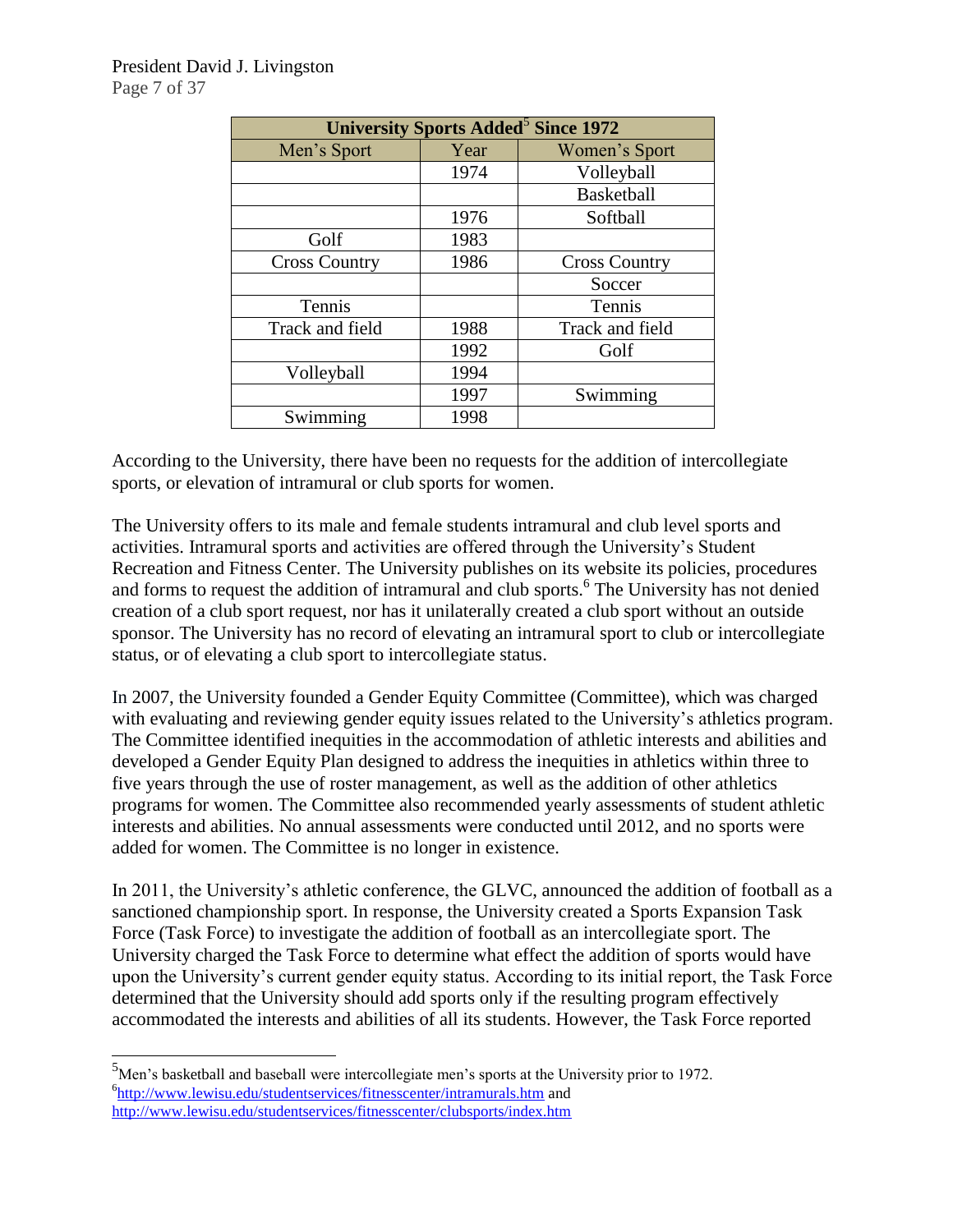President David J. Livingston Page 8 of 37

that it did not have data to determine the interests and abilities of its students and therefore, could not gauge current program compliance. In spring 2012, therefore, the University conducted a survey of the athletics program. Although the 2012 survey information suggested that there was at least some interest among women in badminton, bowling, football, gymnastics, ice hockey, lacrosse, skiing, and water polo, the University did not add any intercollegiate sports for women or conduct further assessments.

During this investigation, the University did not provide OCR with evidence that it is currently implementing a plan of program expansion that was responsive to developing interests and abilities of females. The University also has not published on its website a procedure to request the addition or elevation of sports to intercollegiate sports. However, it has published on its athletics page information about Title IX, $^7$  including a direction to contact the Athletic Director and Title IX Coordinator with concerns about gender equity in athletics.

In this case, the evidence supports that the University added its last women's intercollegiate sport in 1997, that there is no plan of athletic program expansion for women, and that the University has no record of adding women's teams and/or upgrading to intercollegiate status intramural sports and/or clubs for women. Therefore, the University has not demonstrated a history and continuing practice of program expansion that has been demonstrably responsive to the developing interests and abilities of females.

## *Part Three: Full and Effective Accommodation of Interest and Abilities*

In determining compliance with Part Three of the Three-Part Test, OCR determines whether, despite being unable to demonstrate substantial proportionality or a history and continuing practice of program expansion, an institution is nevertheless fully and effectively accommodating the interests and abilities of the underrepresented sex. In making this determination, OCR considers whether there is: (a) unmet interest in a particular sport; (b) sufficient ability to sustain a team in the sport, and (c) a reasonable expectation of competition for the team.

An institution may determine the athletic interests and abilities of students by nondiscriminatory methods of its choosing provided: the processes take into account the nationally increasing levels of women's interests and abilities; the methods of determining interest and ability do not disadvantage the members of the underrepresented sex; the methods of determining ability take into account team performance records; and, the methods are responsive to the expressed interests of students capable of intercollegiate competition who are members of an underrepresented sex.

## *Unmet Interest*

l

In determining whether there is unmet interest and ability to support an intercollegiate team in a particular sport, OCR uses a broad range of indicators, including: whether the institution uses nondiscriminatory methods of assessment to determine the athletic interests and abilities of students; whether a viable team for the underrepresented sex recently was eliminated; multiple

<sup>&</sup>lt;sup>7</sup>[http://www.lewisflyers.com/sports/2015/4/2/GEN\\_0402155650.aspx](http://www.lewisflyers.com/sports/2015/4/2/GEN_0402155650.aspx)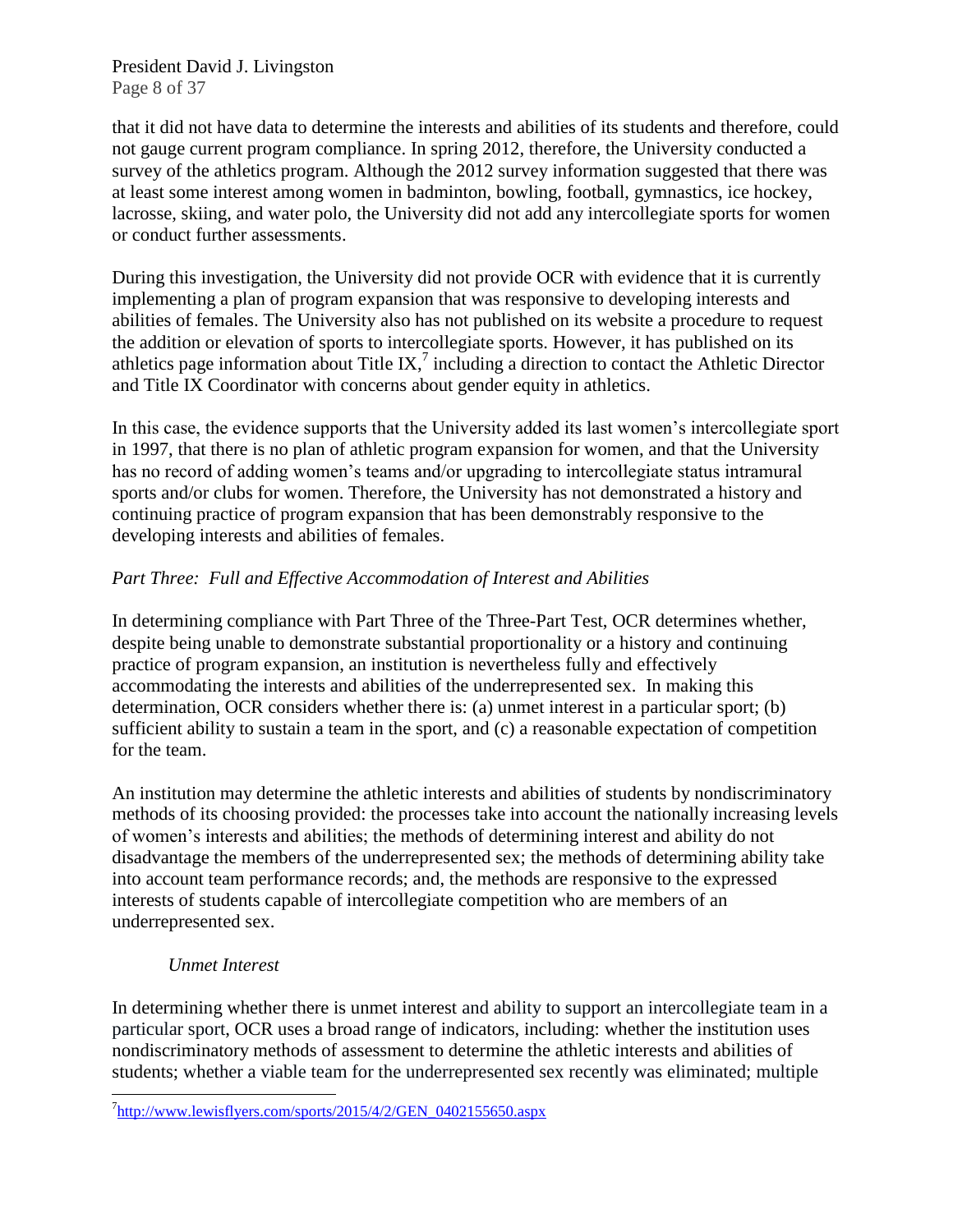President David J. Livingston Page 9 of 37

indicators of interest; multiple indicators of ability; and the frequency of the institution's conducting assessments.

OCR evaluates the interests of the underrepresented sex by examining multiple indicators, including: requests by students and admitted students that a particular sport be added; requests for the elevation of an existing club sport to intercollegiate status; participation in club or intramural sports; interviews with students, admitted students, coaches, administrators and others regarding interests in particular sports; results of surveys or questionnaires of students and admitted students regarding interest in particular sports; participation in interscholastic sports by admitted students; and participation rates in sports in high schools, amateur athletic associations, and community sports leagues that operate in areas from which the institution draws its students.

OCR's evaluation of whether an institution assesses interest and ability periodically so as to be able to identify any developing interests and abilities of the underrepresented sex in a timely and responsive manner takes several factors into account, including: the degree to which the previous assessment captured the interests and abilities of the institution's students and admitted students of the underrepresented sex; changes in demographics or student population at the institution (e.g. virtually complete student body turnover every four years at a typical four-year institution); and whether there have been complaints from the underrepresented sex with regard to a lack of athletic opportunities or requests for the addition of new teams.

#### *Sufficient Ability*

OCR assesses whether there is sufficient ability among interested students of the underrepresented sex to sustain a team in a sport by examining factors such as: the athletic experience and accomplishments (in previous interscholastic, intercollegiate, club or intramural competition) of students and admitted students interested in playing the sport; the opinions of coaches, administrators, and athletes at the institution regarding whether interested students and admitted students have the potential to sustain an intercollegiate team; and if the team has previously competed at the club or intramural level, whether the competitive experience of the team indicated that it has the potential to sustain an intercollegiate team.

OCR also examines indicia of ability, including: participation in other sports, intercollegiate, interscholastic or otherwise, that may demonstrate skills or abilities that are fundamental to the particular sport being considered; and tryouts or other direct observations of participation in the particular sport in which there is interest.

Neither a poor competitive record, nor the inability of interested students or admitted students to play at the same level of competition engaged in by the institution's other athletes is conclusive evidence of lack of ability. For the purposes of assessing ability, it is sufficient that interested students and admitted students have the potential to sustain an intercollegiate team.

## *Available Competition*

OCR evaluates whether there is a reasonable expectation of intercollegiate competition for the team in the institution's normal competitive regions. In evaluating available competition, OCR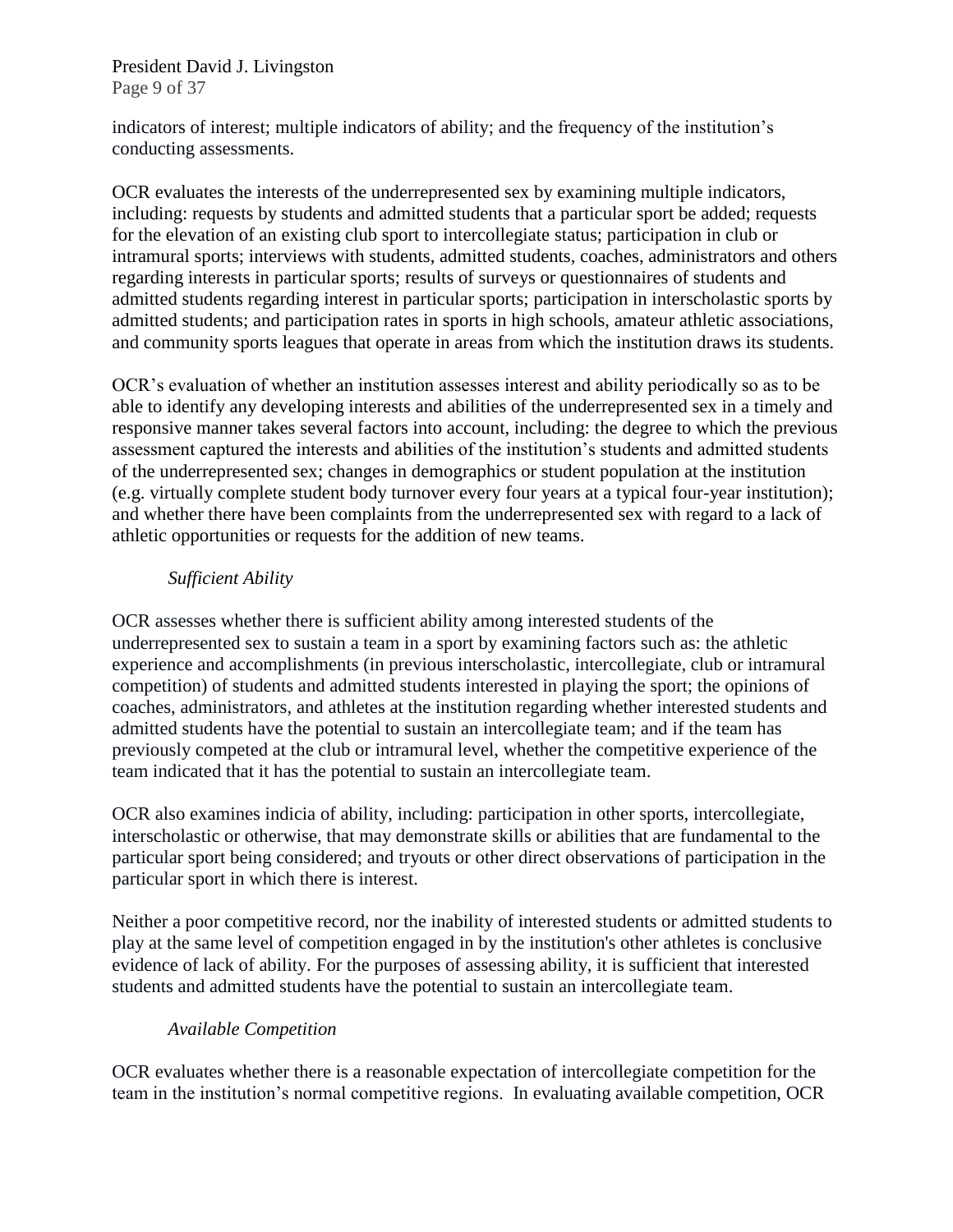President David J. Livingston Page 10 of 37

considers available competitive opportunities in the geographic area in which the institution's athletes primarily compete, including: competitive opportunities offered by other schools against which the institution competes; and competitive opportunities offered by other schools in the institution's geographic area, including those offered by schools against which the institution does not now compete.

#### *Evidence of Unmet Interest and Abilities at the University*

OCR found no information that the University has recently eliminated a viable team for women. As part of its investigation of this complaint, OCR surveyed current male and female student athletes<sup>8</sup> about unmet interest in sports. No students surveyed identified men's or women's intercollegiate sports that the University should offer, although one student suggested that the University should expand its swimming program to offer a diving component.

## *Athletic Clubs and Intramural Sports*

 $\overline{\phantom{a}}$ 

The University offers both club and intramural level sports for its students. According to the University, it offers the following club opportunities for women in sports offered at the intercollegiate level but not at the University through its intercollegiate athletics program: water polo (coed), ultimate frisbee, lacrosse, and rugby. In 2015-16, women participated in coed water polo (4 female participants) and women's ultimate frisbee (8 female participants). The University created a women's lacrosse club during the 2013-14 and 2014-15 school years; while there was a sufficient number of students in 2013-14, not enough women signed up to play in 2015-16. According to its website, the University continues to sponsor a women's lacrosse club that offers instruction and practices weekly, but it does not compete.

In 2015-16, the University offered several intramural sports that are also offered at the intercollegiate level but not at the University: beach volleyball (10 female participants), badminton (36 female participants), and bowling (13 female participants).

The NCAA sanctions beach volleyball, bowling, gymnastics, ice hockey, lacrosse, skiing and water polo. It has identified rugby as an emerging sport $\degree$  for women. According to the University, the majority of its students are from Illinois. Sports sanctioned by the Illinois High School Athletics Association for girls, which are not offered to women at the University include: badminton, bowling, gymnastics, lacrosse and water polo.

Based on the results of the 2012 survey and participation in club and intramural sports on campus, as well as in Illinois high schools, OCR identified possible unmet interest for women in badminton, beach volleyball, bowling, gymnastics, ice hockey, lacrosse, rugby, skiing and water polo. Therefore, OCR considered whether there was ability and available competition in those sports.

 $8$ OCR received completed surveys from 130 male and female athletes (with a minimum of 6 athletes from every male and female team).

 $9$ According to the NCAA, a sport is recognized by the NCAA as an emerging sport to help schools provide more athletics opportunities for women, "sport-sponsorship options" for the institutions, and to help the sport "achieve NCAA championship status. *See*,<http://www.ncaa.org/about/resources/inclusion/emerging-sports-women>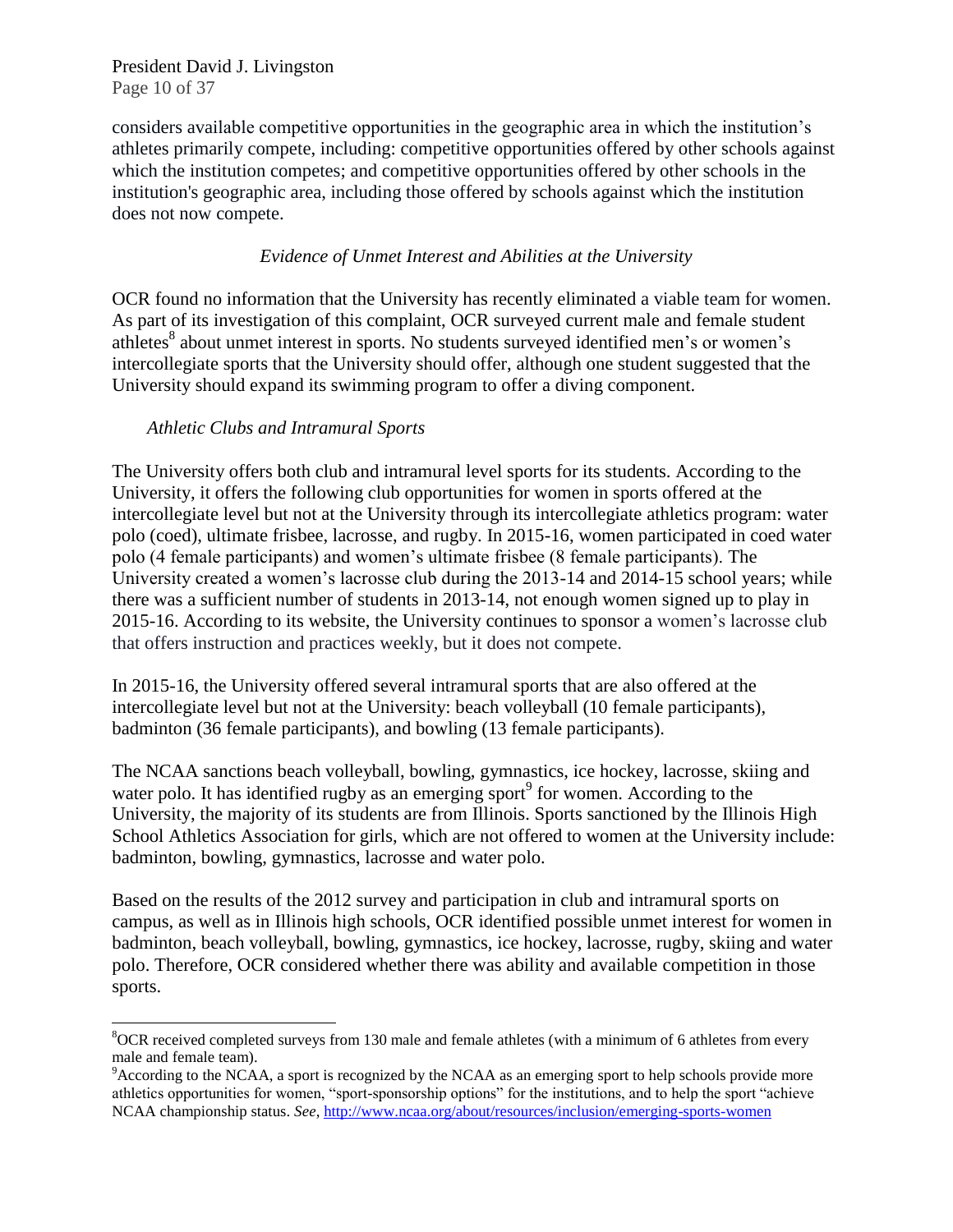# President David J. Livingston Page 11 of 37

## *Badminton*

Badminton is an Illinois High School Athletics Association (IHSA) sanctioned sport. In 2015-16, 94 high schools in Illinois offered badminton for 3,955 participants.<sup>10</sup> Badminton was a NCAA emerging sport, but it did not succeed. Badminton is offered at several intercollegiate institutions as a club sport under the auspices of organizations such as USA Badminton and the Intercollegiate Badminton Association. The University offers badminton but only as a one day co-ed intramural mixed-doubles tournament. According to the University, 36 women participated in the one day tournament in 2015-16. Students have not requested the elevation of badminton to a regular intramural, club or intercollegiate status.

*Beach Volleyball*

Beach volleyball is also called sand volleyball. It is not an IHSA-sanctioned high school sport and no Illinois high schools reported offering the sport to girls in 2015-16. In January 2015, the NCAA recognized Beach Volleyball as a Division II sport. According to the University, there is insufficient intercollegiate competition in Beach Volleyball; OCR learned that eight Division II schools offer beach volleyball, but the schools are not located within a geographic area similar to the GLVC's normal geographic competitive region, although there are a few opportunities in a geographic area similar to the MIVA. University students have not requested the elevation of sand/beach volleyball to club or intercollegiate status.

*Bowling*

Bowling is an IHSA sanctioned high school sport in Illinois. In 2015-16, 226 Illinois high schools offered bowling for 3,098 female participants. According to the University's 2012 survey, women showed interest and ability in bowling. Bowling is a co-ed intramural activity, and in 2015-16, 13 women participated in it. Nationwide, there are 21 NCAA Division II bowling teams. Five Division II teams are located within a geographic area similar to the GLVC's normal geographic competitive region, including 3 GLVC members. The University acknowledged unmet interest, ability and available competition for women in bowling.

*Gymnastics*

l

Gymnastics is an IHSA sanctioned sport. In 2015-16, 76 Illinois high schools sponsored girls' interscholastic gymnastics teams with a total of 1,753 participants. Nationwide, there are only 9 NCAA Division II gymnastics teams, none in the GLVC. The closest are located in Minnesota and Missouri, which are within a geographic area similar to the GLVC's normal geographic competitive region. Although gymnastics was reported in the 2012 survey as one of the top sports in terms of female athletic interest and past participation, it placed in the bottom in terms of current participation, and highest in terms of needing to develop abilities. No students have requested the establishment of a gymnastics team for females.

<sup>&</sup>lt;sup>10</sup>State participation rates are from the National Federation of High Schools [\(www.nfhs.org\)](file:///C:/Users/Judith/Desktop/www.nfhs.org).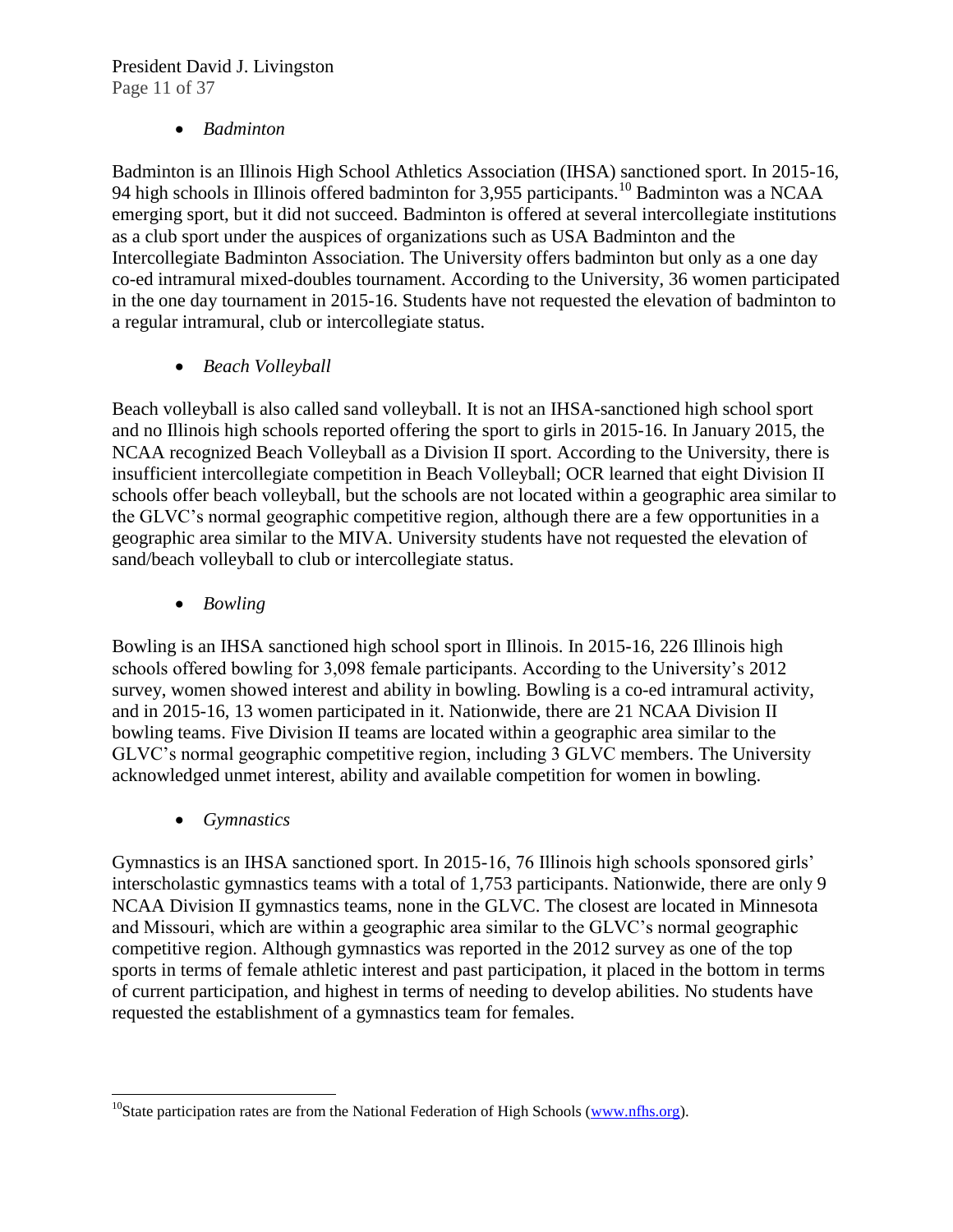# President David J. Livingston Page 12 of 37

# *Ice Hockey*

Ice hockey is not an IHSA-sanctioned high school sport and no Illinois high schools reported offering it to females as an interscholastic sport in 2015-16. It is offered as a sport for girls at 13 Illinois high schools under the auspices of Amateur Hockey Association Illinois/USA Hockey. Although women have expressed an interest in ice hockey, none reported participating in the sport at the high school level and there is no other information supporting interest in a women's ice hockey team at the University's intramural, club or intercollegiate level. OCR identified only 5 schools that offer women's Division II ice hockey, one is in Missouri, but the rest are on the east coast.

*Lacrosse* 

In April 2016, the IHSA announced that girls' lacrosse would be elevated to a sanctioned interscholastic sport beginning in spring 2018. In 2015-16, 63 Illinois high schools sponsored girls' interscholastic lacrosse teams with a total of 1,749 participants. There are currently three schools in the GLVC that compete at the NCAA Division II level in women's lacrosse. There are currently 103 NCAA Division II women's lacrosse teams in the United States; approximately 26 schools are located within 500 miles of the University.

The evidence shows that the University task force selected lacrosse for consideration as an intercollegiate women's sport prior to the 2012 survey. According to data provided by the University, in 2013-14, it offered a women's club lacrosse team, which had 26 participants. By 2014-15, there were only 6 women who signed up to play club lacrosse. The University offers a lacrosse club that is instructional only, with no competition. Although no requests have been made to elevate the University's women's lacrosse club to intercollegiate status, the University acknowledges that there is plenty of intercollegiate competition in lacrosse and that it could recruit interested and able athletes to form an intercollegiate team. OCR noted that lacrosse placed in the top 15 sports for past high school participation, suggesting that at least some women on campus have the ability to play lacrosse. The University acknowledged possible unmet interest in lacrosse and noted that with its recruiting practices, it could offer a women's lacrosse team with sufficient available competition.

*Rugby*

Rugby is not an IHSA-sanctioned high school sport and no Illinois high schools reported offering the sport to females as an interscholastic sport in 2015-16. Through Rugby Illinois and USA Rugby, Illinois offers about a dozen rugby clubs for high school girls, and rugby is a NCAA emerging sport for women. There are 4 Division II schools that offer intercollegiate rugby, none within the GLVC or within a geographic area similar to the GLVC's normal geographic competitive region.<sup>11</sup> According to the University, no female students have requested to elevate the University's women's rugby club to intercollegiate status.

 $\overline{\phantom{a}}$ <sup>11</sup>The University reportedly offered a new women's rugby club for the 2016-17 year.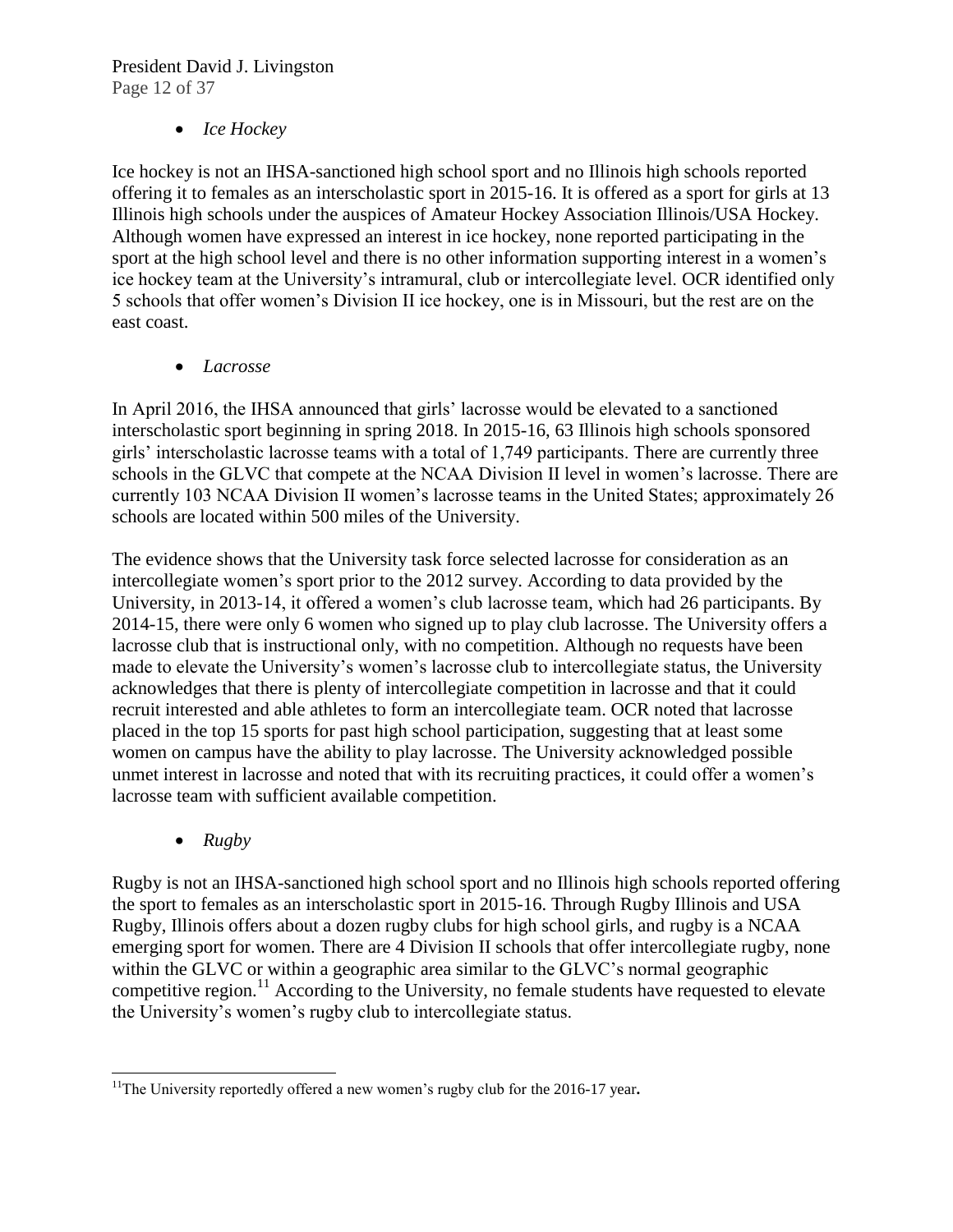President David J. Livingston Page 13 of 37

*Skiing* 

Skiing (alpine, Nordic, or snowboarding) is not an IHSA-sanctioned high school sport and no Illinois high schools reported offering the sport to girls as an interscholastic sport in 2015-16. In the survey, women reported being interested in skiing but none indicated that they had participated in competitive skiing at the high school level and there is no competitive intramural or club skiing at the University. No women have requested to create an intercollegiate ski team. There are only 7 Division II women's ski teams nationwide, the closest two of which are in northern Michigan, where there are hills sufficient for practices and competition.

*Water Polo* 

Water polo is an IHSA-sanctioned sport. In 2015-16, 76 Illinois high schools sponsored girls' interscholastic water polo teams with a total of 1,961 participants. There are currently only 9 NCAA Division II women's water polo teams but none is located within 500 miles of the University. At the University, there is a co-ed water polo club, and 4 women participated in the club in 2014-15 and again in 2015-16. No students have requested the elevation of the club to intercollegiate status.

# *Levels of Competition*

If an institution's athletics program equitably provides each sex with the level of competition reflective of their respective abilities, OCR will determine that the institution is effectively accommodating athletic interests and abilities.

The Policy Interpretation outlines two factors to assess whether the quality of competition provided to male and female athletes equally reflects their abilities:

- (1) Whether the competitive schedules for men's and women's teams, on a program-wide basis, afford proportionately similar numbers of male and female athletes equivalently advanced competitive opportunities; or,
- (2) Whether the institution can demonstrate a history and continuing practice of upgrading the competitive opportunities available to the historically disadvantaged sex as warranted by developing abilities among the athletes of that sex.

Overall, OCR's investigation showed that in 2015-16, the University's teams men's teams competed in 68.4% of the maximum allowable Division II competitions while the University's women's teams competed in 69.6% of the maximum allowable Division II competitions. The competitive schedules for men's and women's teams, on a program-wide basis, afforded proportionately similar numbers of male and female athletes equivalently advanced competitive opportunities.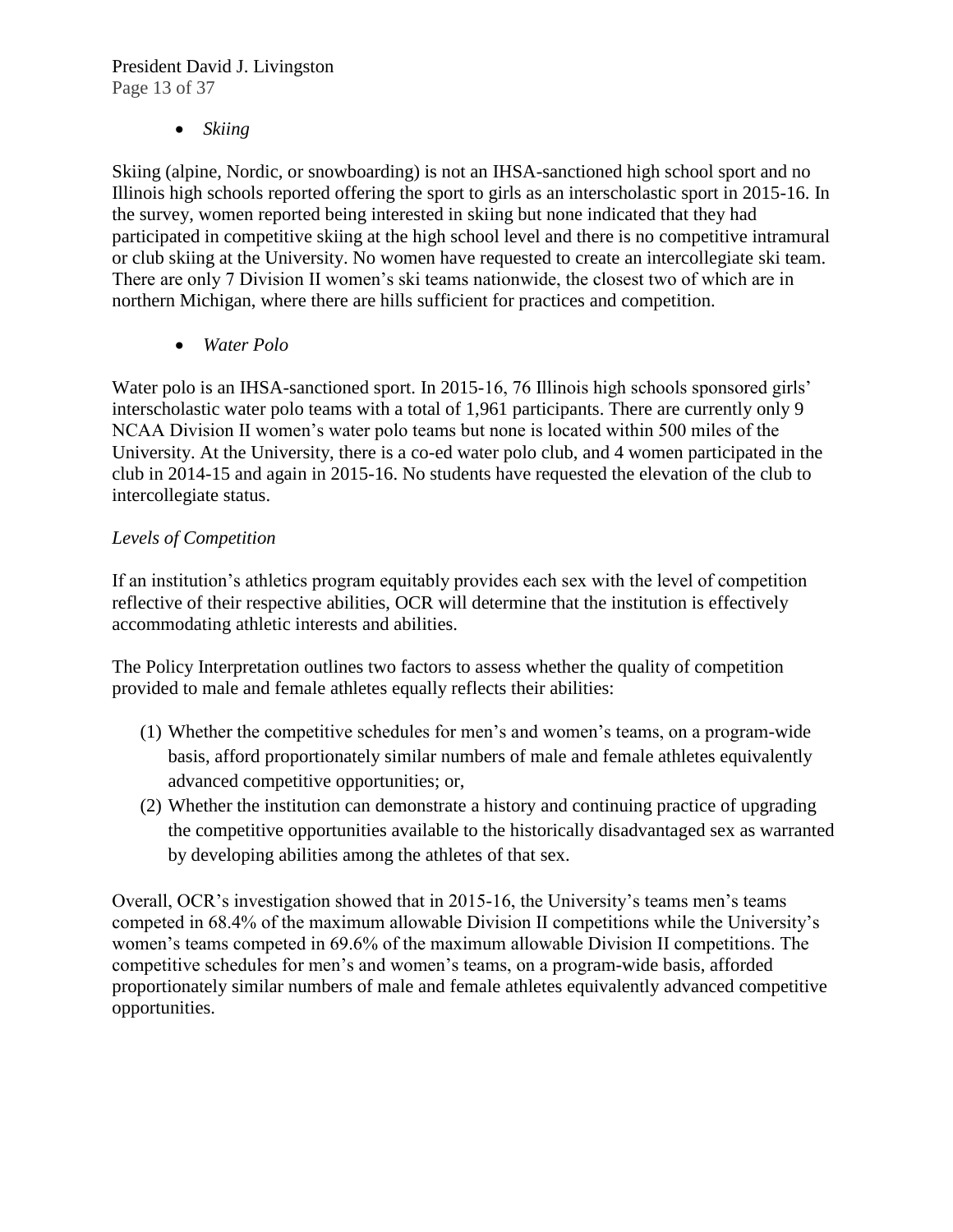President David J. Livingston Page 14 of 37

l

#### *Analysis and Conclusion- Accommodation of Interests and Abilities*

OCR observed with respect to the levels of competition, that the University's 2015-16 competitive schedules for men's and women's teams, on a program-wide basis, afforded proportionately similar numbers of male and female athletes equivalently advanced competitive opportunities. However, OCR also found with respect to the selection of sports, that females are underrepresented in the University's athletics program and there is no history and continuing practice of program expansion that is demonstrably responsive to the developing interests of females. OCR noted that there is sufficient unmet interest, ability and available competition for the University to offer an intercollegiate women's bowling team, and that there appears to be sufficient unmet interest, ability and available competition for the University to offer an intercollegiate women's lacrosse team. Therefore, the preponderance of the evidence indicates that the athletic interests and abilities of females, the underrepresented sex, are not fully and effectively accommodated by the present program, and accordingly, the male and female students are not provided an equal opportunity to participate in in the University's intercollegiate athletics program as required by  $34 \text{ C.F.R.}$  §  $106.41(c)(1)$ .

## **II. Athletic Financial Assistance – 34 C.F.R. § 106.37(c)**

The regulation implementing Title IX, at 34 C.F.R. § 106.37(c), provides that "[t]o the extent that a recipient awards athletic scholarships or grants-in-aid, it must provide reasonable opportunities for such awards for members of each sex in proportion to the number of students of each sex participating in . . . intercollegiate athletics."

In determining compliance with this provision, OCR examined whether the University made proportionately equal amounts of athletic financial assistance (AFA) available to the men's and women's athletics programs. OCR divided the amounts of aid available for the members of each sex by the numbers of male and female participants in the athletics program and compared the results. An institution is considered to be in compliance if the comparison results in substantially equal amounts, or if a resulting disparity can be explained by adjustments that take into account legitimate, nondiscriminatory factors.<sup>12</sup> If any unexplained disparity in the scholarship budgets for athletes of either sex is one percentage point or less of the entire budget for athletic scholarships, then there will be a strong presumption that the disparity is reasonable and based on legitimate and nondiscriminatory factors. Conversely, there will be a strong presumption that an unexplained disparity of more than one percentage point is in violation of the regulation implementing Title IX.

OCR evaluates each case in terms of its particular facts; for example, at those universities where 1% of the entire athletic scholarship budget is less than the value of one full scholarship, OCR will presume that a disparity of up to the value of one full scholarship is equitable and nondiscriminatory. Even if an institution consistently has less than a 1% disparity, the presumption of compliance with Title IX might still be rebutted if, for example, there was direct evidence of discriminatory intent.

 $12<sup>12</sup>A$  "disparity" in awarding AFA refers to the difference between the aggregate amount of money athletes of one sex received in one year, and the amount they would have received if their share of the entire annual budget for athletic scholarships had been awarded in proportion to their participation rates.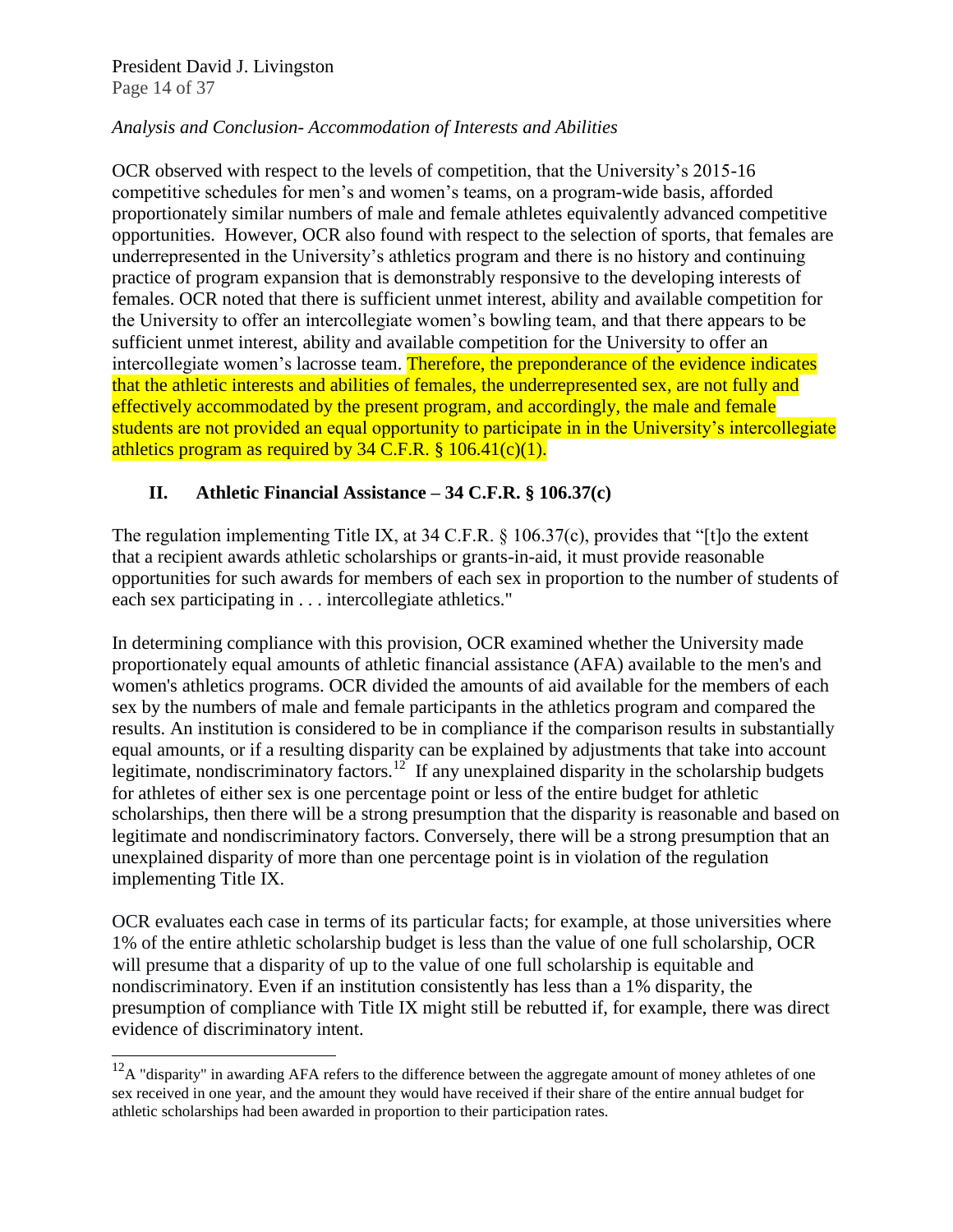In this case, the University awards AFA to some full-time undergraduate students based on athletic ability. According to the University, it has no formal policies or procedures for awarding AFA. In 2015-16, a full athletic grant at the University was \$40,100.00, which was equivalent to full-time tuition, room and board, books and supplies, and fees. There are no differences for instate and out of state students in the amount of tuition.

In 2015-16, the University awarded a total of \$3,213,515 in AFA. Of this amount, \$1,618,475, or 50.4%, was awarded to female athletes who composed 173 or 45.8% of the 378 athletes. Male athletes, who composed 205, or 54.2% of the 378 athletes, received \$1,595,040, or 49.6% of the AFA. In 2015-16, the disparity was greater than 1%; the difference of 4.6% favored women. OCR also reviewed the AFA awards for 2013-14 and 2014-15; each successive year the disparity in AFA favored female athletes, grew each year in percentage and amount, always surpassing 1%. Had AFA been awarded in proportion to the participation rates by sex in 2015- 16, then males would have received about \$146,685 more AFA than they were awarded. To explain the disparity in AFA, the University states that it has distributed AFA to male and female athletes in roughly equal amounts.

## *Analysis and Conclusion- Athletic Financial Assistance*

During the 2013-14, 2014-15 and 2015-16 academic years, the disparities between AFA awards and athletic participation rates favored females, were greater than 1%, and grew each year in percentage and amount. The University asserted that it had a policy to split AFA roughly evenly between male and female athletes. However, equal distribution of AFA is not a legitimate nondiscriminatory reason for a disparity in the awarding of AFA when it runs contrary to the requirement of the Title IX regulation at 34 C.F.R. §106.37(c) that requires AFA to be distributed in reasonable proportion to the number of students of each sex participating in intercollegiate athletics. Therefore, the preponderance of the evidence indicates that male and female students were not provided an equal opportunity in the provision of athletic financial assistance, as required by 34 C.F.R. § 106.37(c).

## **III. Other Athletic Benefits and Opportunities**

In ensuring compliance with Title IX, OCR also examined the following 11 components of the University's program to ensure that it is providing equal opportunity for members of both sexes in its intercollegiate athletics program, in accordance with 34 C.F.R. § 106.41(a) and (c). OCR specifically examined the following areas:

- 1. Equipment and supplies
- 2. Scheduling of games and practice times
- 3. Travel and per diem
- 4. Opportunity to receive academic tutoring and assignment and compensation of tutors
- 5. Opportunity to receive coaching and assignment and compensation of coaches
- 6. Provision of locker rooms, practice, and competitive facilities
- 7. Provision of medical and training facilities and services
- 8. Provision of housing and dining facilities and services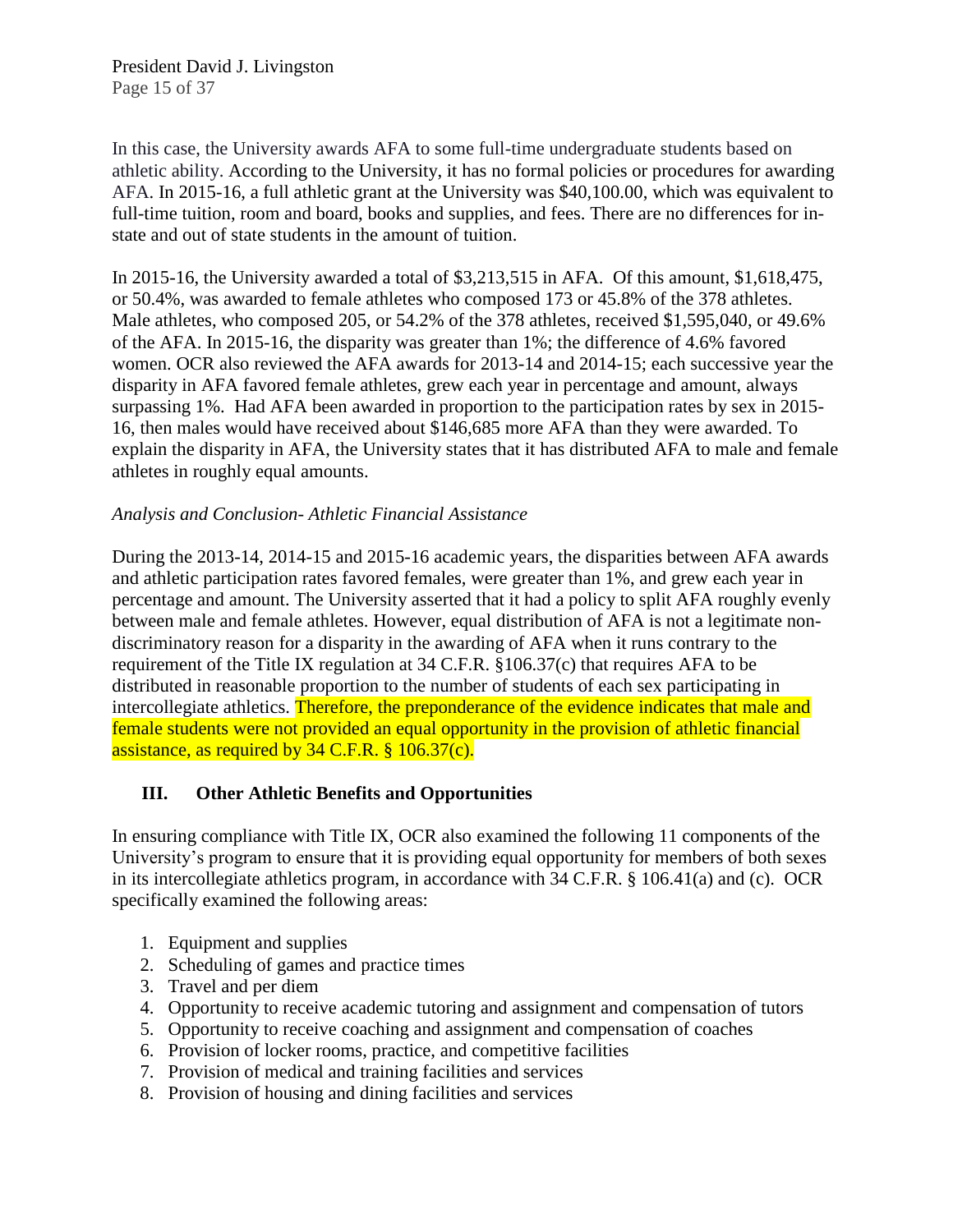President David J. Livingston Page 16 of 37

- 9. Publicity
- 10. Support Services, and
- 11. Recruitment of student-athletes

OCR evaluates compliance with each program component by comparing the availability, quality and kinds of benefits, opportunities and treatment afforded members of both sexes. Institutions will be in compliance if the compared program components are equivalent; that is, equal or equal in effect.

OCR examines each factor relating to the benefits, opportunities or treatment of male and female athletes in a specific program component. Once each factor has been analyzed, OCR makes a determination for that program component. OCR considers whether the same or similar benefits, opportunities or treatment are provided for all students; or if not, whether the differences have a negative effect on one sex that results in a disparity. When disparities are identified between the men's and the women's teams, e.g., if a men's team received a superior benefit in some way, OCR considers whether the benefit provided to the men's program was offset by an unmatched benefit to any of the teams in the women's program. In making this program-wide comparison, and before OCR concluded that a benefit to one of the teams in the women's program offsets a benefit provided to one of the teams in the men's program, OCR considers whether the offsetting benefits were equivalent or equal in effect. OCR only finds the benefit offsetting if it had the same or a similar effect on the student athlete(s) or team within this program component.

Once OCR identifies disparities, and if it finds no evidence of offsetting, OCR considers whether the differences between the benefits provided to the men's and women's programs are negligible. Where the disparities are not negligible, OCR examines whether the disparities were the result of legitimate, nondiscriminatory factors. If OCR finds no legitimate, nondiscriminatory reasons for the disparities, OCR then determines whether the identified disparities resulted in the denial of equal opportunity to male or female athletes, either because the disparities collectively were of a substantial and unjustified nature or because the disparities in the program component were substantial enough by themselves to deny equal athletic opportunity. The result of this comparison is not to ensure identical benefits, opportunities, or treatment, but rather to ensure that, overall, the athletics program provided equivalent benefits to men and women.

# **1. Equipment and Supplies - 34 C.F.R. § 106.41(c)(2)**

Equipment and supplies include, but are not limited to uniforms, other apparel, sport-specific equipment and supplies, general equipment and supplies, instructional devices, and minor conditioning and weight training equipment. In assessing compliance in this component, OCR considers the: (a) quality; (b) amount; (c) suitability; (d) maintenance and replacement; and (e) availability of equipment and supplies.

In assessing the University's compliance with respect to this component, OCR reviewed during an on-site visit the equipment and supplies provided for University athletes. OCR also obtained statements from coaches and surveyed student-athletes, athletic department administrators and coaches regarding equipment and supplies.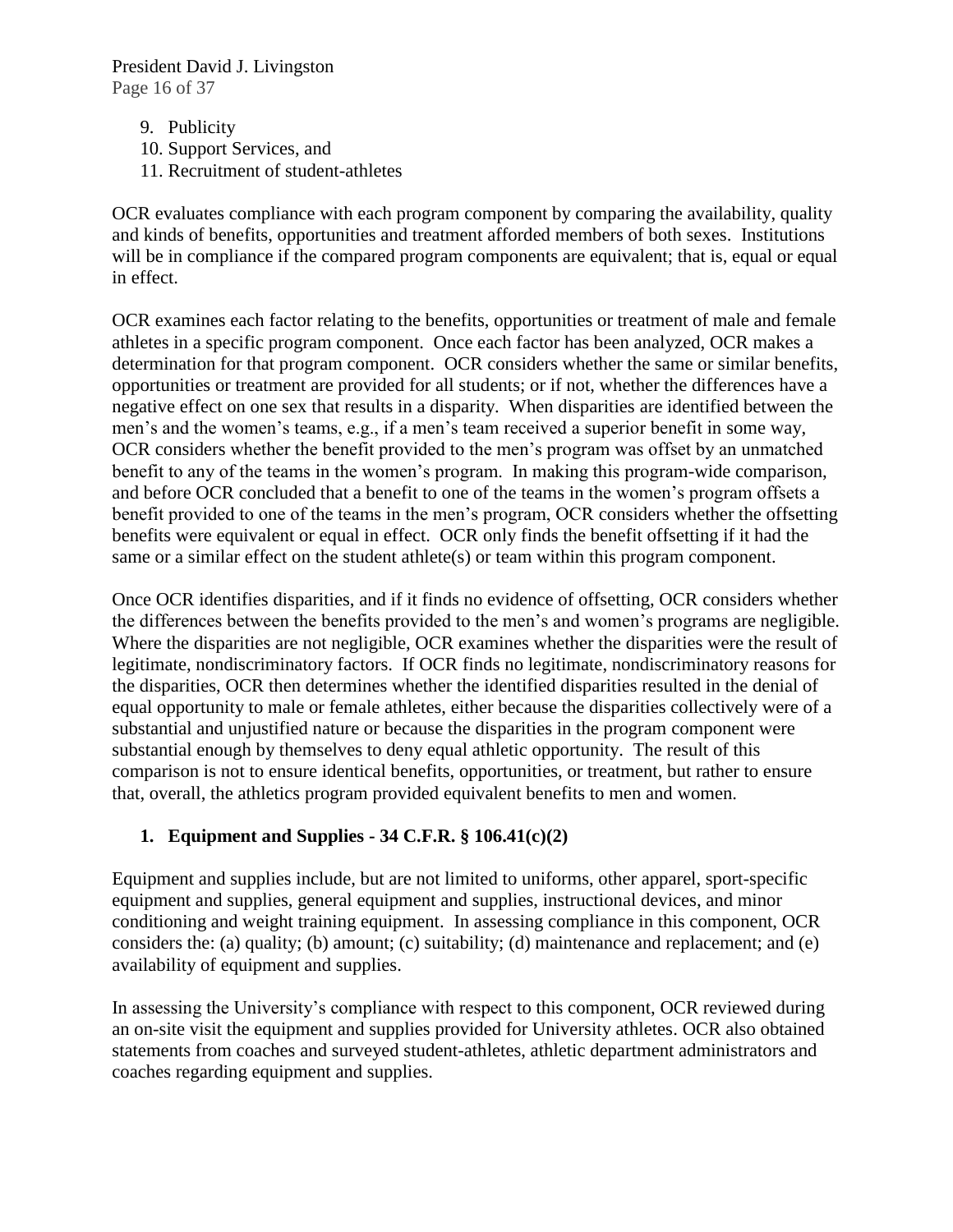President David J. Livingston Page 17 of 37

OCR examined the budgets for equipment and supplies and observed that in 2015-16, there was a slight per athlete difference favoring men overall in expenditures. In 2015-16, the University budgeted \$57,500.00 for its men's teams and \$47,000.00 for its women's teams to spend on equipment and supplies. Overall, men were budgeted an average of \$212.18 per athlete and the women were budgeted an average of \$199.15 per athlete (a difference of \$13.03 less per female athlete). The evidence showed that comparable men's and women's teams at the University, other than men's and women's soccer, had roughly comparable equipment and supplies budgets. The funding difference favoring men in the total budgeted amount for equipment and supplies was partially explained by the fact that men's soccer equipment and supplies are shared with the women's team.

In addition, OCR examined the quality, amount, suitability, availability, maintenance and replacement of equipment and supplies provided to men's and women's teams. OCR surveyed student athletes and coaches about equipment and supplies and inspected equipment and supplies provided to each men's and women's team to determine whether any disparities existed on the basis of sex. Although women received slightly less funding overall then men in the provision of equipment and supplies, OCR's team by team inventory indicated that women received slightly more equipment and supplies. No coach or player indicated to OCR that he or she was not able to replace worn uniforms or broken or unusable equipment and supplies.

Regarding maintenance of uniforms and other equipment and supplies, the evidence showed no pattern on the basis of sex in the laundering of game or practice uniforms. OCR's on-site inspection showed that each men's and women's team had adequate storage space for their equipment and supplies, and it uncovered no other unexplained disparities on the basis of sex with the provision of equipment and supplies. Accordingly, there is insufficient evidence that the University failed to provide equivalent opportunities to men's and women's teams in the provision of equipment and supplies, as required by 34 C.F.R. § 106.41(c)(2).

## **2. Scheduling of Games and Practice Time - 34 C.F.R. § 106.41(c)(3)**

The Title IX regulation at 34 C.F.R. §106.41(c)(3) requires a recipient to provide male and female athletes with equal opportunities in the scheduling of games and practice time. The Policy Interpretation lists the following five factors to be assessed in determining compliance in 1) the number of competitive events per sport; 2) the number and length of practice opportunities; 3) the time of day competitive events are scheduled; 4) the time of day practice opportunities are scheduled; and 5) opportunities to engage in pre- and post-season competition.

NCAA Division II guidelines limit sponsored sports to a certain number of contests each year as part of the sport's competitive season, as outlined in the chart below: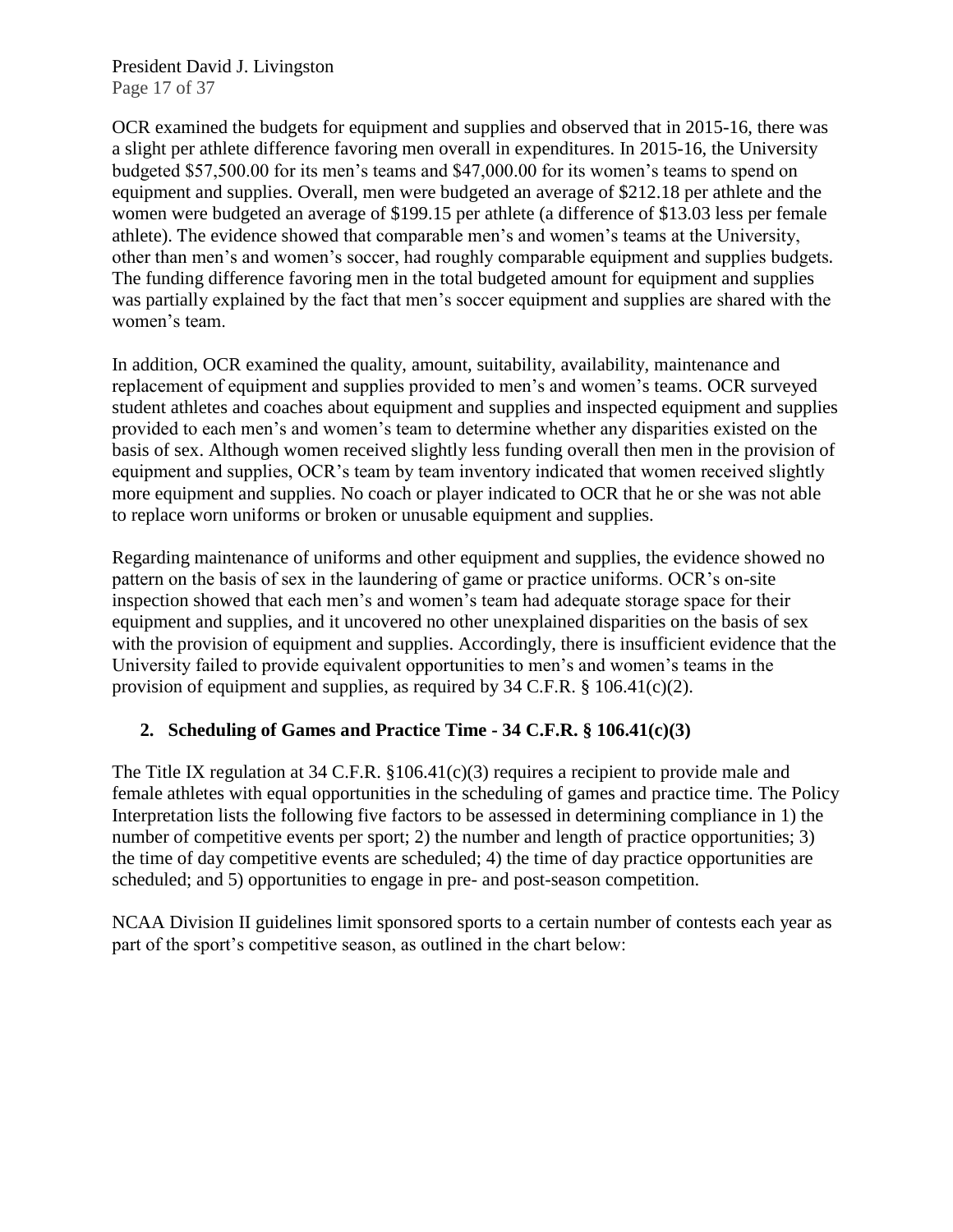| <b>NCAA Division II</b><br><b>Competitive Event Limits</b> |                                   |       |                    |  |  |  |
|------------------------------------------------------------|-----------------------------------|-------|--------------------|--|--|--|
| <b>Men</b>                                                 |                                   | Women |                    |  |  |  |
| <b>Number of</b>                                           | <b>Sport</b>                      |       | <b>Number of</b>   |  |  |  |
| <b>Competitive</b>                                         |                                   |       | <b>Competitive</b> |  |  |  |
| <b>Events</b>                                              |                                   |       | <b>Events</b>      |  |  |  |
| 50                                                         | <b>Baseball/Softball</b>          |       | 56                 |  |  |  |
| $26 + 4$                                                   | Basketball <sup>13</sup>          |       | $26 + 4$           |  |  |  |
|                                                            | <b>Cross Country</b>              |       |                    |  |  |  |
| 18                                                         | <b>Soccer</b>                     |       | 18                 |  |  |  |
| 21                                                         | Golf                              |       | 21                 |  |  |  |
| 25                                                         | <b>Tennis</b>                     |       | 25                 |  |  |  |
| 16                                                         | <b>Swimming</b>                   |       | 16                 |  |  |  |
| 18                                                         | <b>Indoor Track</b><br>and field  |       | 18                 |  |  |  |
| 18                                                         | <b>Outdoor Track</b><br>and field |       | 18                 |  |  |  |
| 26                                                         | <b>Volleyball</b>                 |       | 26                 |  |  |  |

In 2015-16, University men's teams engaged 213 competitive and post season events, and women's teams engaged in 224 competitive and post season events. Men's teams overall played in 26 fewer than the maximum number of men's competitions in 2015-16 and women's teams overall played in 27 fewer than the maximum number of women's competitions in 2015-16, a difference of one competition. No coaches or players expressed concerns to OCR about the number of competitive events scheduled for their respective teams.

Data received from the University indicated that all men's and women's teams started practice on the earliest date allowed by the NCAA for each sport. According to practice schedules reviewed by OCR, teams held regularly scheduled in-season practices, and most men's and women's teams reported that they practiced on average two to four hours during a day, four to five days per week. While the length and time of day for practices varied by team OCR found the number and length of practices for men's and women's teams were comparable. Coaches and male and female athletes surveyed by OCR reported comparable lengths and numbers of practices and indicated that the number and length of practice sessions were sufficient for their teams, although the softball coach stated that another hour of practice each day would be optimal.

The time of day teams practiced also varied by team. Some teams like men's and women's volleyball and men's and women's swimming, practiced later in the day (and into the evening) because of the availability of indoor facilities, while some sports, like men's and women's tennis, and baseball and softball, scheduled practice times to take advantage of available natural lighting outdoors. No male or female athletes expressed concerns about the number, length, and time of day of their teams' practice opportunities.

l

 $13$ The NCAA limits the number of pre-season exhibition events for basketball to four.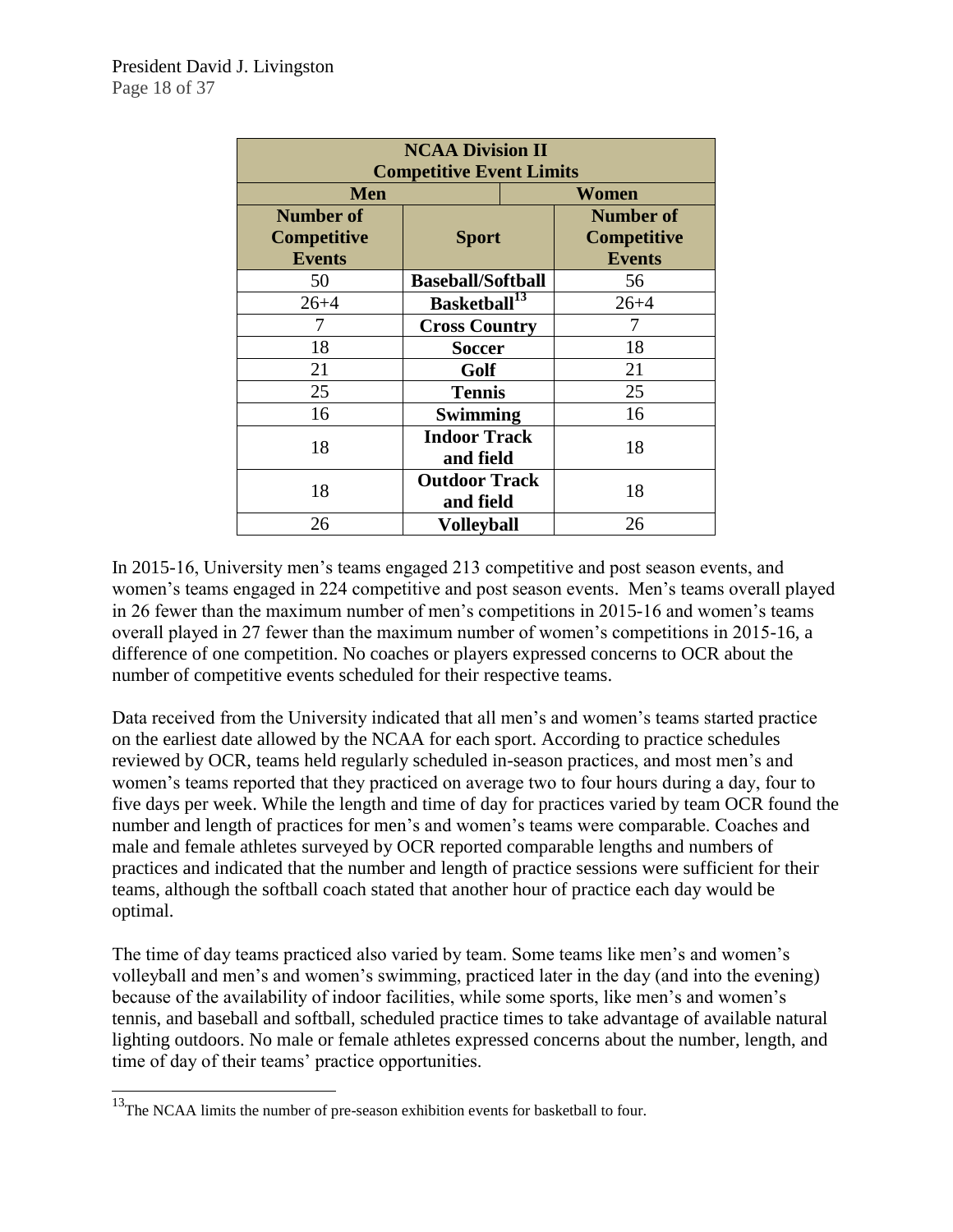President David J. Livingston Page 19 of 37

OCR reviewed the time of day competitive events were scheduled for the 2013-14, 2014-15 and 2015-16 academic years to determine whether events were scheduled equivalently in prime time for men's and women teams. "Prime time" for athletic competitions is typically defined as evenings that precede days without classroom instruction, usually Friday and Saturday evenings.

In 2015-16, men's basketball games were played in the evenings, while women's basketball games were played on Saturday afternoons or as the first game of a doubleheader. Men and women played similar numbers of soccer matches on Saturdays, but the men's games were typically played at night in prime time, while the women's Saturday games were played in the afternoon. Because it had lights on the field, baseball could schedule games at night or play into the dark, while softball, which had no lights, could not.

In addition, OCR reviewed the opportunities provided to male and female athletes to engage in pre- and post-season competitions. Team schedules and interviews with athletes indicated that teams were allowed to participate in pre-season events. No coaches or athletes reported to OCR that they were denied the opportunity to participate in pre-season events. As for post-season competition, the University reported that there has been no occasion when an individual or team has qualified for post-season competition and been denied the opportunity to participate. OCR's review of University team schedules for 2015-16 indicated that all men's and women's teams participated (when they qualified) in their respective conference championships, NCAA regionals, and NCAA championships.

## *Analysis and Conclusion - Scheduling of Games and Practice Time*

As to the scheduling of games and practice time for its student-athletes, the University expressed interest to resolve this issue prior to the completion of OCR's investigation. As noted above, the University signed the Agreement, which when fully implemented, will result in the University's compliance with the requirements set forth in Title IX in regard to the University's provision of equal athletic opportunities to students of both sexes in the scheduling of games and practice time.

## **3. Travel and Per Diem Allowance - 34 C.F.R. § 106.41(c)(4)**

The Title IX regulation requires recipients to provide equal athletic opportunities to males and females in the provision of travel and per diem allowances. In assessing compliance in this component, OCR considered at the University its: (a) modes of transportation; (b) housing furnished during travel; (c) length of stay before and after competitive events; (d) per diem allowances; and (e) dining arrangements.

According to the Athletic Director (AD), there is no set per diem allowance for any team at the University. The AD asserted that like all other line items in a coach's budget, the travel line item encompasses all travel, overnight stays, and meals for that team. A coach may opt for a hotel with more amenities in exchange for less expensive meals. A coach may also use money from any other line item to supplement travel and meals. According to the AD, as well as a review of team schedules, most away contests are held in GLVC and MIVA states.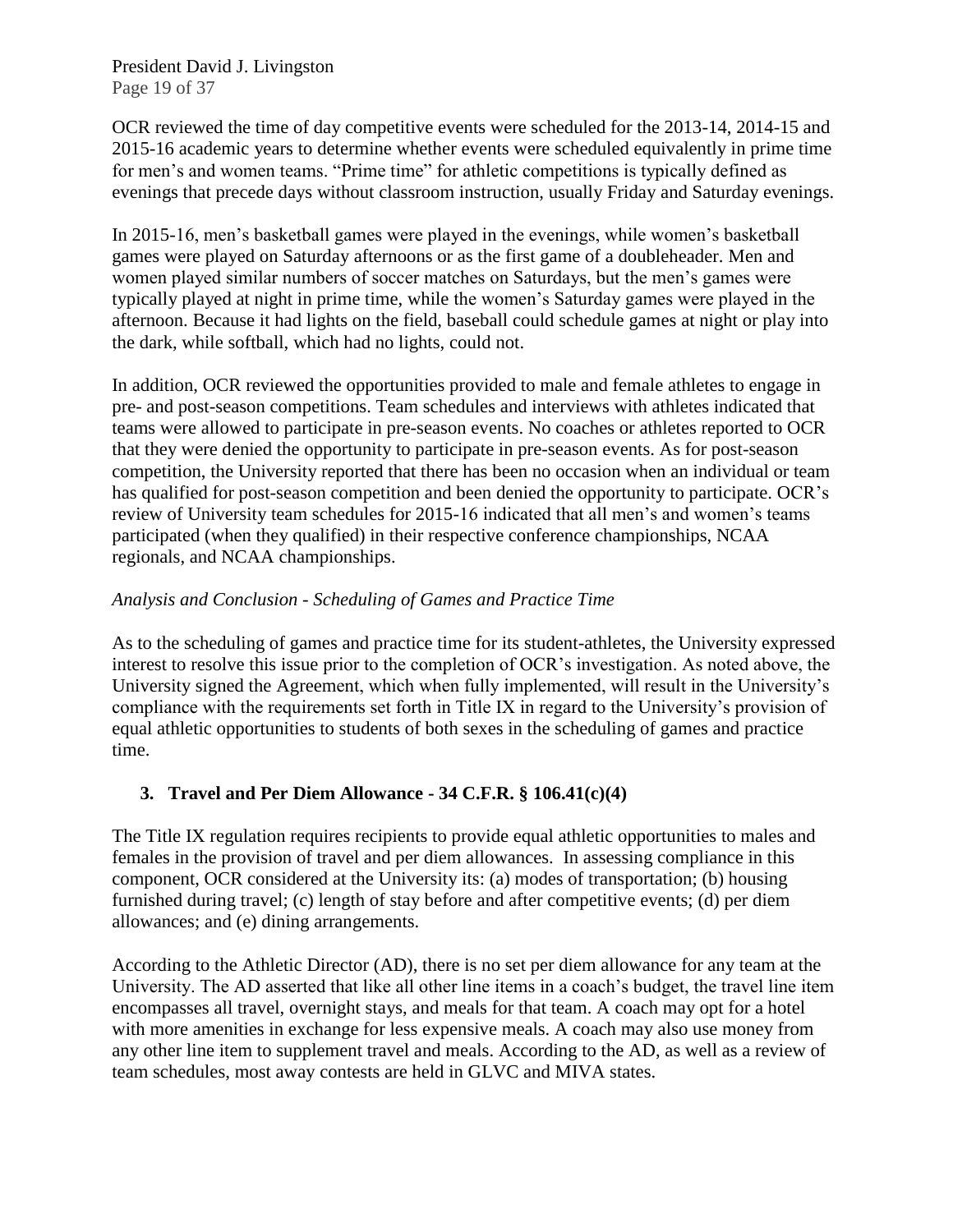President David J. Livingston Page 20 of 37

OCR noted that many of the University's similar men's and women's teams often travelled together. For example, men's and women's tennis often travelled together because they played both teams against the opposing schools' men's and women's tennis teams. By traveling together, the two teams combined travel budgets to use on higher quality hotels, modes of transportation, and/or food. Teams with combined partial travel schedules included tennis, track and field, basketball, swimming, cross country and golf.

In 2015-16, the University athletic travel budget was \$761,500.00, with 51.7% allocated to men's teams (men composed 53.5% of athletes) and 48.3% to women's teams (women composed 46.5% of the athletes). In 2015-16, the University budgeted \$26,500.00 more overall for men's team travel than women's team travel. Women's basketball, tennis and swimming received higher amounts than their male counterparts. The track and field teams had the same travel budgets. The remaining men's teams had higher travel budgets than their female counterparts, with the most significant difference being that the men's volleyball team received \$27,600 more than the women's volleyball team. The University explained that the men's volleyball team travels to Arizona for MIVA competition and the women's team does not as it is a GLVC sport.

Almost all coaches surveyed stated that their travel budgets were not sufficient to meet their teams' needs. This characterization applied to 83.5% of the men's teams and 86.1% of the women's teams. Only the men's and women's tennis coaches and men's and women's soccer coaches believed that their travel budgets were sufficient. Although men's teams received more travel funds overall, on a per athlete basis, the University spent slightly more on women's team travel in that in 2015-16, the University budgeted \$1,453.87 per male athlete and \$1,557.20 per female athlete, a difference, on average, of \$103.33 more per female athlete.

OCR considered for men's and women's teams the modes of transportation, housing furnished during travel, length of stay before and after competitive events, per diem allowances, and dining arrangements, and found no significant differences in the treatment of male or female athletes on the basis of sex except for in housing furnished during travel.

The distance and travel times to the University's GLVC opponents range from 87 to 484 miles, with a drive time from 1 hour, 50 minutes to 7.5 hours. Only two schools are less than a 2 hour drive, and 3 are over seven hours. Most schools are from 4 to 6 hours away. The distances for men's volleyball in the MIVA are similar to those of the GLVC, except when it competes in Phoenix, Arizona, which is 1,724 miles from the University. According to the AD, the University's athletic teams take school vans and/or charter busses to away games within the conference. Coaches confirmed that teams generally used charter busses (for larger teams or combined teams) and school vans (for smaller teams of 10 athletes or less). For some trips, teams flew to their competitions. Data provided to OCR indicated that men's and women's teams each flew 5% of the time and drove 95% of the time. Athletes did not report differences in the modes of travel for men's and women's teams.

For hotels, the GLVC contracted with "preferred hotels" located near each host school for visiting teams to use while on travel and the University uses these hotels. More men's teams than women's teams reported staying 2 athletes to a room while more women's teams than men's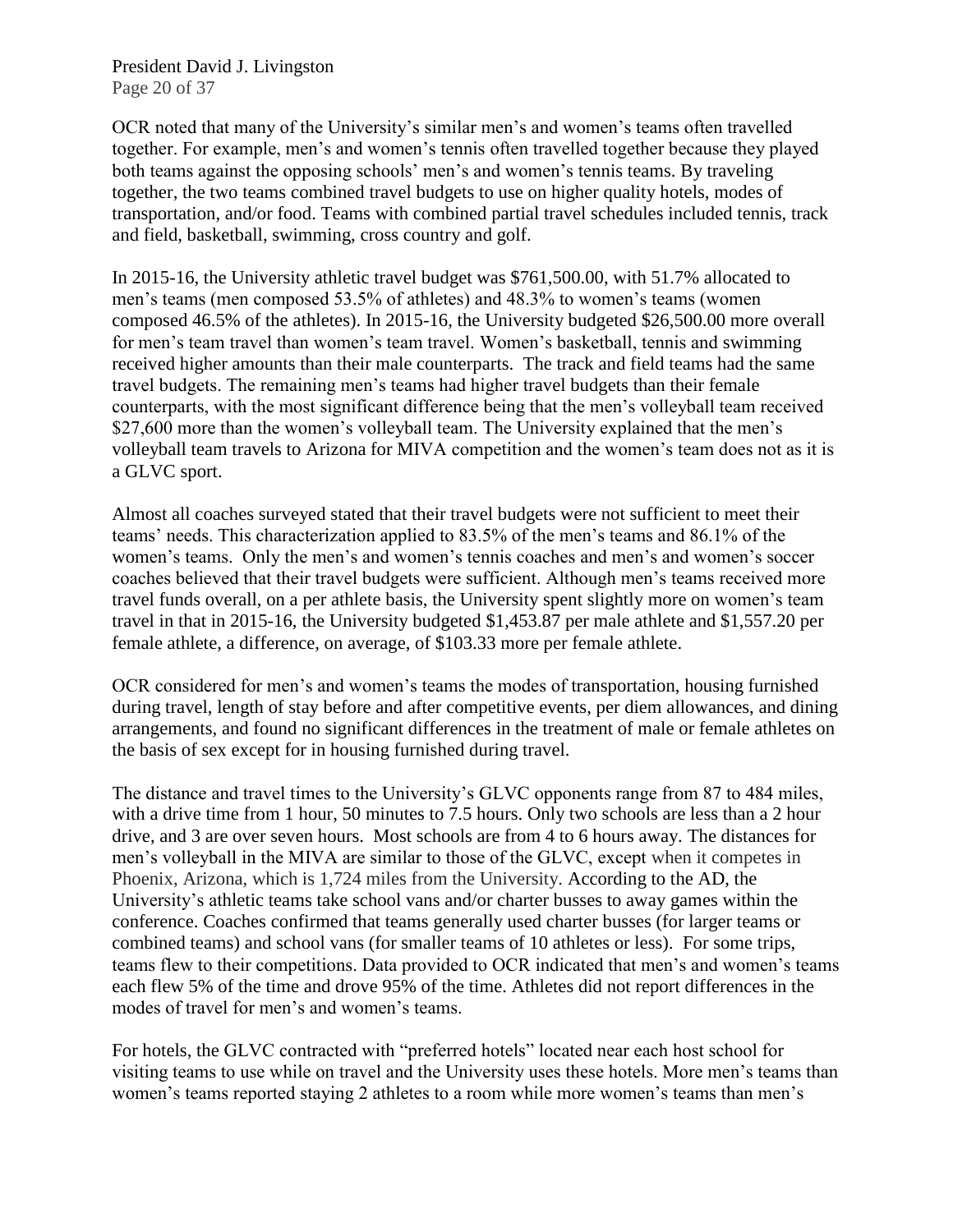President David J. Livingston Page 21 of 37

teams reported saying 3 or 4 athletes to a room. The amount of travel, numbers of overnight stays, and modes of travel, were substantially similar for men's and women's teams. Although numerous coaches expressed concerns about the amounts of their travel budgets, the concerns seemed to be similar among men's and women's teams.

Coaches of men's and women's teams who were surveyed by OCR asserted that generally, whether a team stayed the night before a contest, or the night after, depended on the distance to be travelled and the team's schedule. Coaches of men's and women's teams asserted that their teams typically arrived one and a half to two hours before an away contest. According to the men's and women's teams coaches surveyed, if a contest was less than three hours away, the team would generally not stay overnight. Based on team travel records provided by the University, OCR found no evidence to suggest that there was a difference on the basis of sex in the length of stay before and after competitive events.

According to the University, it did not set per diem allowances for teams when they were on travel. Men's and women's teams generally stayed in hotels that offered free breakfast in the morning (or complementary snacks in the evening). Otherwise, all male and female athletes stated that while traveling to and from competitions, they dined out together as a team. No male or female athletes stated that the food was substandard or that they did not receive enough to eat. No coaches and/or male or female athletes criticized the quality and/or quantity of food provided during trips.

#### *Analysis and Conclusion - Travel and Per Diem Allowance:*

As to travel and per diem allowances for athletes, the University expressed interest to resolve this issue prior to the completion of OCR's investigation. As noted above, the University signed the Agreement, which when fully implemented, will result in the University's compliance with the requirements set forth in Title IX in regard to the University's provision of equal athletic opportunities to students of both sexes in the provision of travel and per diem allowances.

#### 4. **Opportunity To Receive Academic Tutoring, and Assignment and Compensation of Tutors - 34 C.F.R. § 106.41(c)(5) & (6)**

The Title IX regulation requires recipients to provide equal athletic opportunity for members of both sexes regarding the opportunity to receive academic tutoring and the assignment and compensation of tutors. In assessing compliance in this area, OCR examined for male and female athletes the availability of tutoring; procedures and criteria for obtaining tutorial assistance; tutor qualifications; tutor training, experience, and other qualifications; hourly rate of payment by nature of subjects tutored; pupil loads per tutoring season; tutor experience; and other terms and conditions of tutor employment.

According to the AD, there were no special or different tutoring services available to athletes that were not available to the rest of the University student population. If an athlete's grade point average fell below a certain point, then the athlete was required to go to the student tutoring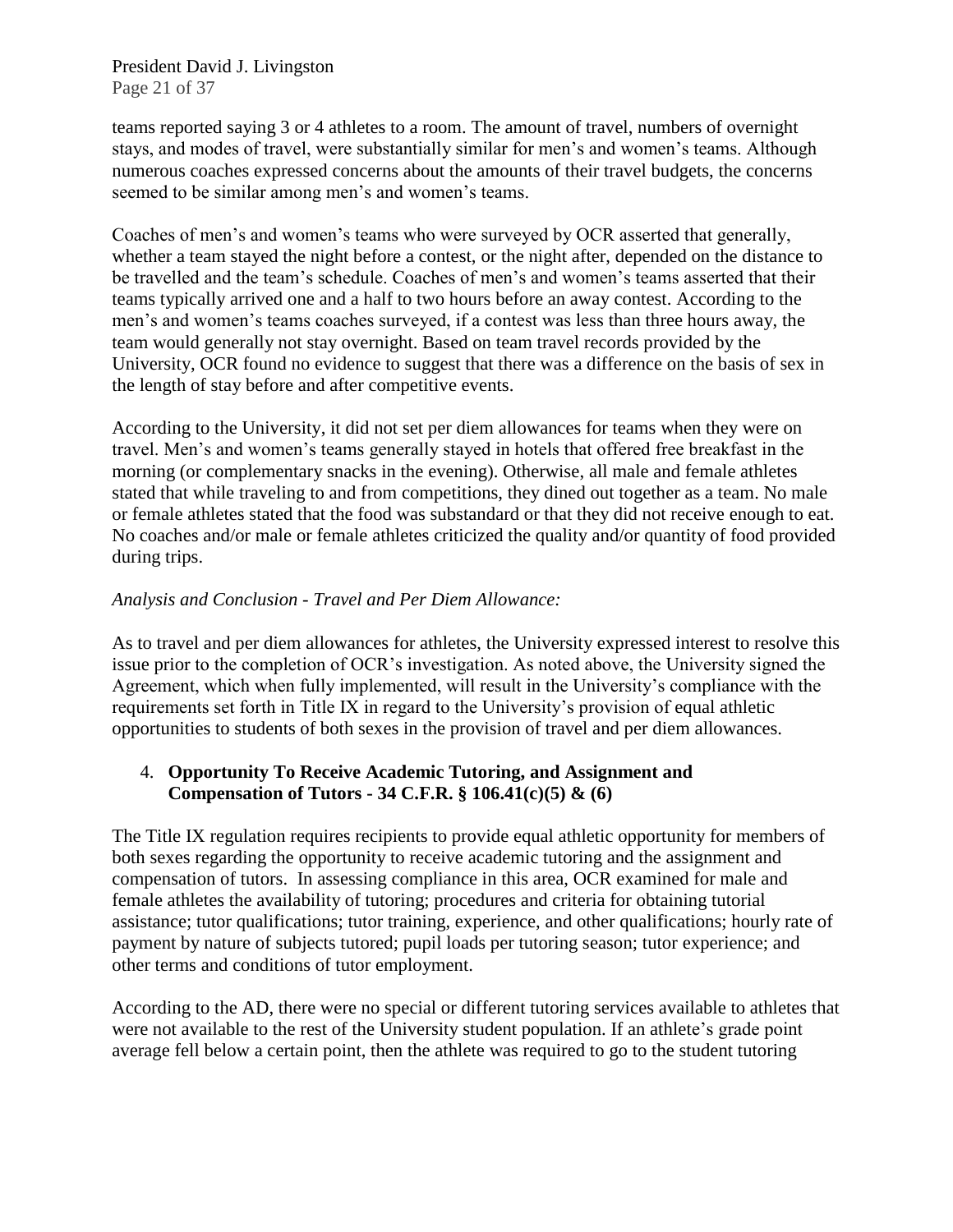President David J. Livingston Page 22 of 37

center, check in, and receive assistance. The University's tutorial services<sup>14</sup> are offered by peer tutors through methodologies including individual assistance and group sessions. Like other students, athletes may schedule tutoring sessions online. A record of the athlete's attendance is provided to the coach for review. Coaches and athletes surveyed confirmed that if a student's grade point average fell below a certain level, the student was referred by the coach to the University's learning center for tutoring. No male or female students and/or coaches surveyed by OCR expressed concerns about access to, quality of, and/or amount of tutoring. The University reported<sup>15</sup> in 2015-16 that it had a student-athlete academic success rate of 90% and that its men's and women's teams had a cumulative grade point average of 3.33.

#### *Analysis and Conclusion – Provision of Academic Tutoring*

OCR observed no differences for male and female athletes in the opportunity to receive academic tutoring or in the assignment and compensation of tutors. Based on the foregoing, there is insufficient evidence to conclude that the University has violated Title IX or its implementing regulations at 34 C.F.R. § 106.41(c)(5) & (6) with respect to the provision to male and female athletes of academic tutoring.

# **5. Opportunity To Receive Coaching, and Assignment and Compensation of Coaches - 34 C.F.R. § 106.41(c)(5) & (6)**

The Title IX regulation requires recipients to provide equal athletic opportunity for members of both sexes regarding the opportunity to receive coaching and the assignment and compensation of coaches. In general, a violation will be found with respect to coaching only where compensation denies male or female athletes coaching of equal quality, nature or availability.

In determining compliance with the opportunity to receive coaching, OCR assesses the relative availability of full-time coaches; the relative availability of part-time and assistant coaches; and the relative availability of graduate assistants. The University provides each sport with a number of coaching positions. Every team has a paid head coach, plus some have paid assistant coaches. In 2015-16, the University also provided for each sport one graduate student position as a parttime assistant. The graduate student received a stipend, tuition, and a meal plan. The evidence showed that in 2015-16, the University budgeted identical an amount for the part-time graduate position for each men's and women's sport.

OCR compared the ratio of coaches to male and female athletes and determined that in 2015-16, the ratio of head coaches (1 per team) to athletes was 1:27 for men and 1:24 for women. The ratio of all paid head and assistant coaches was 1:12 for men and 1:12 for women. Among fulltime, part-time, paid and volunteer assistant coaches by sport, the ratio in 2015-16 was 1:12 for women and 1:12 for men. The largest discrepancy between comparable men's and women's sports was between baseball and softball in that softball had one assistant and baseball had 3 assistants. As a result, in 2015-16, there was a ratio of 1 baseball coach for every 7 baseball players as compared to 1 softball coach for every 11 softball players.

l

<sup>&</sup>lt;sup>14</sup>http://www.lewisu.edu/resources/larc/tutorialservices.htm

<sup>&</sup>lt;sup>15</sup>[https://www.lewisu.edu/news/Newsarticle.htm?PArticleID=10523.](https://www.lewisu.edu/news/Newsarticle.htm?PArticleID=10523) The "academic success rate" is a NCAA term measuring the rate at which athletes graduate from a college.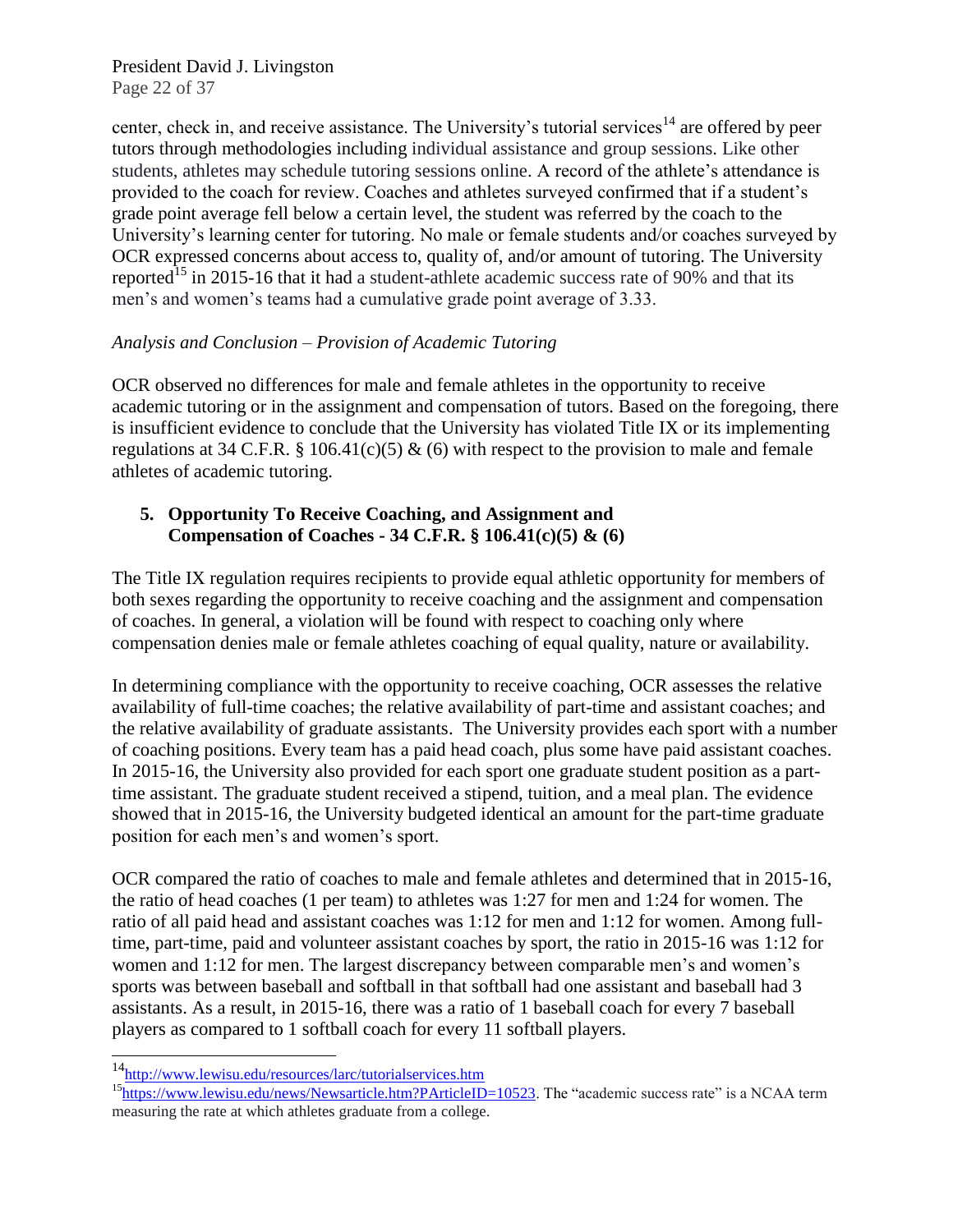l

Most of the male and female athletes surveyed by OCR indicated that they had a sufficient number of coaches for their respective teams and that they were "very satisfied" or "satisfied" with the availability of the coaches. Male and female athletes on similar teams who share coaches reported that they would like more coaches for the cross country and swimming teams (representing 16.2% of males and 20.7% of females). Female softball athletes articulated a need for more coaches.

In determining compliance with the assignment of coaches to men's and women's teams, OCR considered: the experience, training and other professional qualifications of coaches; and the professional standing of coaches.

In 2015-16, the women's teams head coaches averaged 5.9 years' experience while the men's teams head coaches averaged 9.5 years' experience. The difference in average years of experience resulted from the loss at the end of the previous year of two long-time women's head coaches (softball and basketball), who were replaced by head coaches with less tenure. Despite having fewer years' experience, the new women's basketball and softball coaches were well qualified for their positions.

The same individuals coached the men's and women's teams for cross country, golf, tennis, swimming, and indoor/outdoor track and field. Therefore, those men's and women's teams had equal treatment in terms of the experience, training, professional qualifications, and professional standing of their coaches. OCR noted that among other coaches, the women's soccer head coach had significantly less experience than the men's soccer head coach. The evidence showed, however, that the women's soccer head coach was well qualified for the position.

In determining compliance with respect to the compensation of coaches, OCR considered: the rate of compensation (per sport, per season); the duration of contracts; conditions relating to contract renewal; experience; the nature of coaching duties performed; working conditions; and other terms and conditions of employment.

According to the University, there are no written policies or procedures for determining coaching salaries, however, the AD determines the budget for coaches' salaries and considers "market rate," individual performance, seniority at the University, competencies, work experience, education, and workload and duties in the selection process. All head coaching positons are fulltime, with no other duties unrelated to coaching and team administration. All coaching contracts are one year in duration and are negotiated from year to year. Other than the standard insurance and retirement packages available to all other University employees, there are no other incentives, winning bonuses, homes, and/or cars that are part of the coach compensation packages.<sup>16</sup>

According to information obtained by OCR, in 2015-16, the University paid \$781,040 for its head coaches. Women composed 46.5% of the athletes and their head coaches received 45.6% of

<sup>&</sup>lt;sup>16</sup>Teams can also offer summer sports camps if the team follows University procedures to rent facilities. Men's and women's volleyball, soccer, and basketball offer summer youth sports camps. The salaries do not include coach compensation for the camps.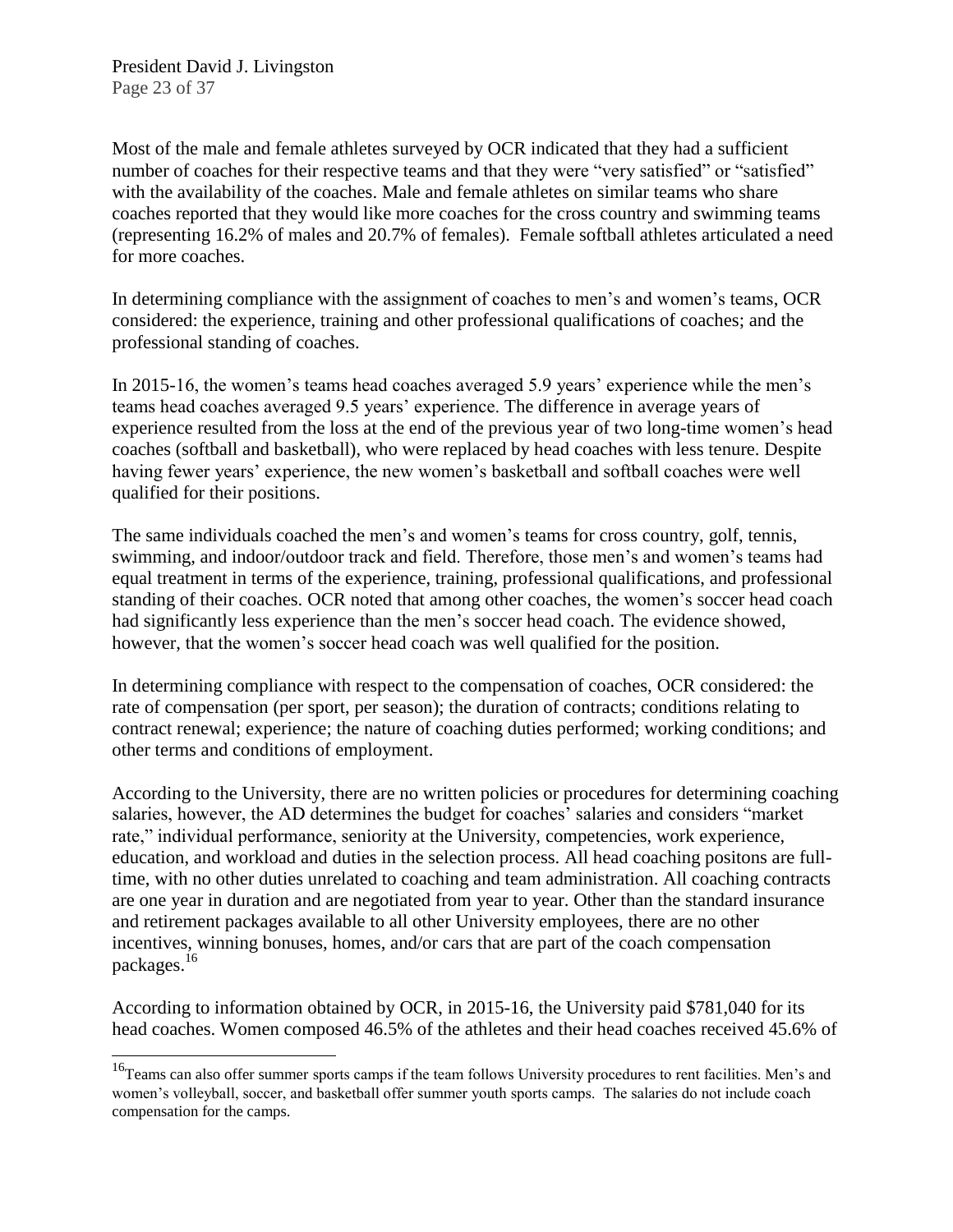President David J. Livingston Page 24 of 37

the salaries, while men composed 53.5% of all athletes and their team head coaches received 54.4% of the head coach salaries. Overall, the differential in head coach salaries compared to athletic participation by sex favored men's head coaches slightly and represented a total of only \$6,839.60.

In addition, among the 6 men's teams and 6 women's teams (indoor track and field, outdoor track and field, cross country, swimming, golf, and tennis) that shared one head coach, the head coach received one salary for coaching both teams. For all other similar men's and women's teams (baseball/softball, basketball, soccer and volleyball), the men's head coach was paid more than the corresponding women's team head coach. The University paid a total of \$556,492 to these head coaches, with \$312,422, or 56.1% allocated to men's teams, while men composed 99/177, or 55.9%, of the male and female athletes, and \$244,070, or 43.9%, allocated to women's teams, while women were 78/177, or 44.1%, of these athletes. The .02 differential in head coach salaries for baseball/softball, basketball, soccer and volleyball slightly favored men's head coaches, but represented a total of just \$1,342.97.

In 2015-16, the University offered 129 assistant coaching positions for all sports. Of the 59 assistant coaches assigned to women's teams, 28 (47.5%) were paid positions. The remaining 31 positions were filled by volunteer coaches. For the 70 assistant coaches for men's sports, 27 (39%) were paid positions. The remaining 43 were filled by volunteers. The University paid a total of \$333,497, of which, \$146,191 or 43.8% was allocated to women's team assistant coaches while women were 46.5% of the athletes, and \$187,306 or 56.2% was allocated to men's team assistant coaches, while men were 53.5% of the athletes. The 2.7% differential in salaries compared to athletic participation by sex favored men's team assistant coaches, and represented \$8,885.11.

The University provided all similar men's and women's teams with similar numbers of assistant coaches, except for the baseball and softball teams. Baseball was provided a paid assistant coach position for its 29 athletes, but softball was not provided a paid assistant coach position for its 21 athletes. This disparity affected 8.9% of female athletes. The women's softball team won-loss record was 20-30. Softball players stated that the team did not have a sufficient number of coaches. One softball player characterized the new coach as "a great hire," but stated that there were not enough coaches to work with the team on offense, defense and pitching.

#### *Analysis and Conclusion – Coaching*

As to the availability, assignment and compensation of coaches for men's and women's teams, the University expressed interest to resolve prior to the completion of OCR's investigation. As noted above, the University signed the Agreement, which when fully implemented, will result in the University's compliance with the requirements set forth in Title IX in regard to the University's provision of equal athletic opportunities to students of both sexes in the availability, assignment and compensation of coaches.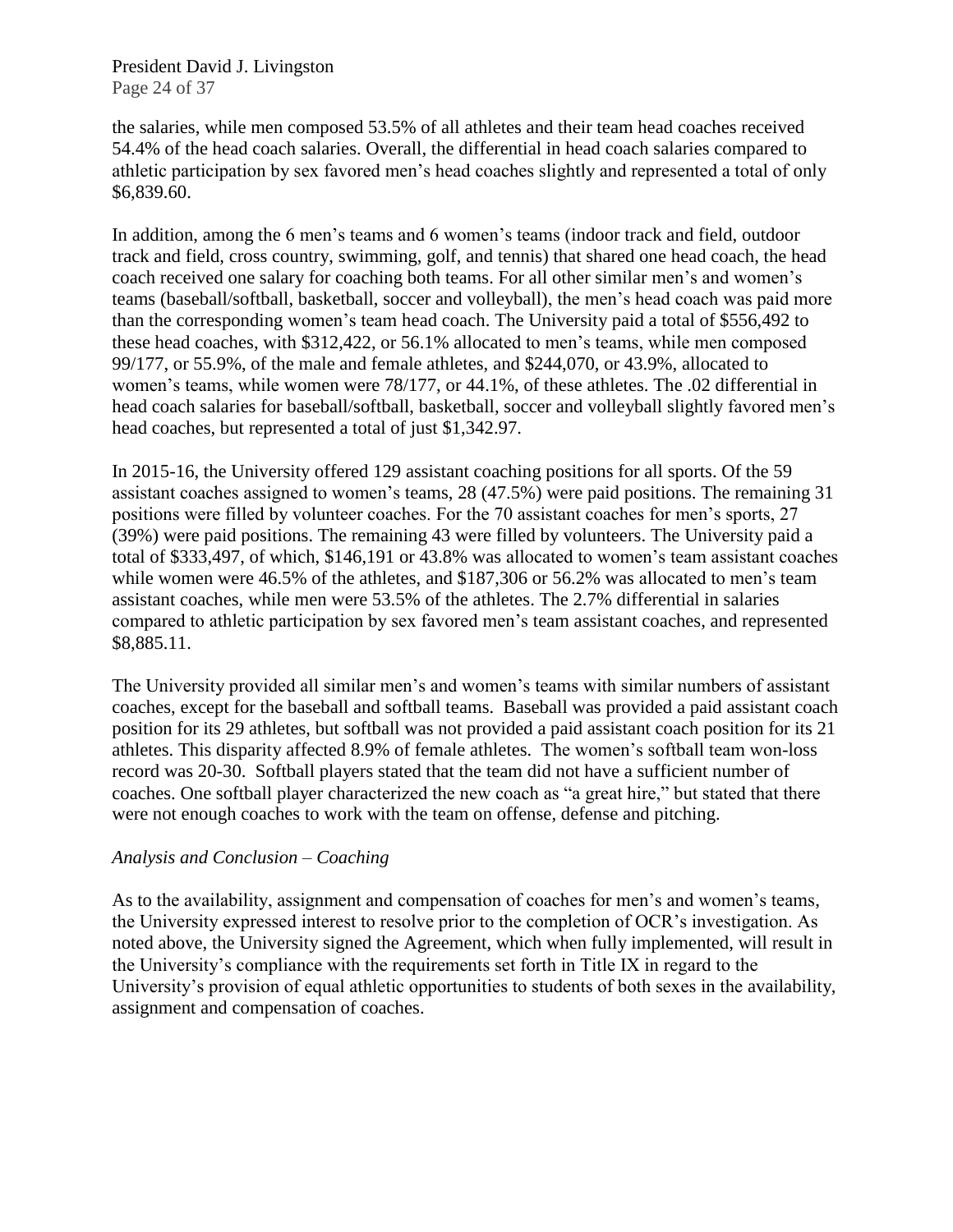# **6. Provision of Locker Rooms, Practice and Competitive Facilities – 34 C.F.R. § 106.41(c)(7)**

The Title IX regulation requires recipients to provide equal athletic opportunity for members of both sexes regarding the provision of locker rooms, practice and competitive facilities. In assessing this program component, OCR analyzes the quality and availability of facilities provided for practices and competitive events, the exclusivity of use of facilities provided for practices and competitive events, the availability of locker rooms, the quality of locker rooms, the maintenance of practice and competitive facilities, and the preparation of facilities for practice and competitive events.

The University has several athletic practice and competitive facilities on campus: the John F. Kennedy Sports Center (men's and women's basketball, volleyball, and swimming), Lewis Stadium (men's and women's track and field and soccer), Oremus Courts (men's and women's tennis), the Cross Country course (men's and women's cross country), Brennan Field (baseball) and the Softball Stadium (softball).The men's and women's golf teams practice and play at Prairie Bluff Golf Course, a public golf course and practice facility located off campus. The men's and women's tennis teams also compete for part of their schedule at a public indoor tennis facility located off campus. Locker rooms for all men's and women's sports are located in the John F. Kennedy Sports Center.

OCR examined the quality and availability of facilities provided for practices and competitive events, the exclusivity of use of facilities provided for practices and competitive events, the availability of locker rooms, the quality of locker rooms, the maintenance of practice and competitive facilities, and the preparation of facilities for practice and competitive events. Overall, OCR learned that the courts and fields provided by the University were identical for all men's and women's sports except for those provided to baseball and softball. Thus, the practice and competitive facilities provided to the University's men's and women's teams, except baseball and softball, are similar for male and female athletes in terms of quality, availability, exclusivity, maintenance and preparation.

With respect to the baseball and softball facilities, OCR observed that they were substandard. The baseball stadium included a field that was noticeably tilted, had one of its two sets of bleachers in poor condition, and had poor quality lighting, affecting 10.7% of the male athletes. The softball field appeared however, to be in significantly worse condition as the bullpens faced the wrong direction, the field needed more spectator seating, has no concessions, and, significantly, it has no lights. This affected 8.9% of the female athletes.

OCR also observed overall, that neither men's nor women's teams were provided sufficient locker rooms near their practice and competitive facilities. OCR did not, however, find the lack of locker room space to be based upon sex of the athletes, because other than for men's and women's basketball, men's and women's volleyball, men's and women's swimming and men's and women's soccer, no men's or women's teams have meaningful access to locker rooms.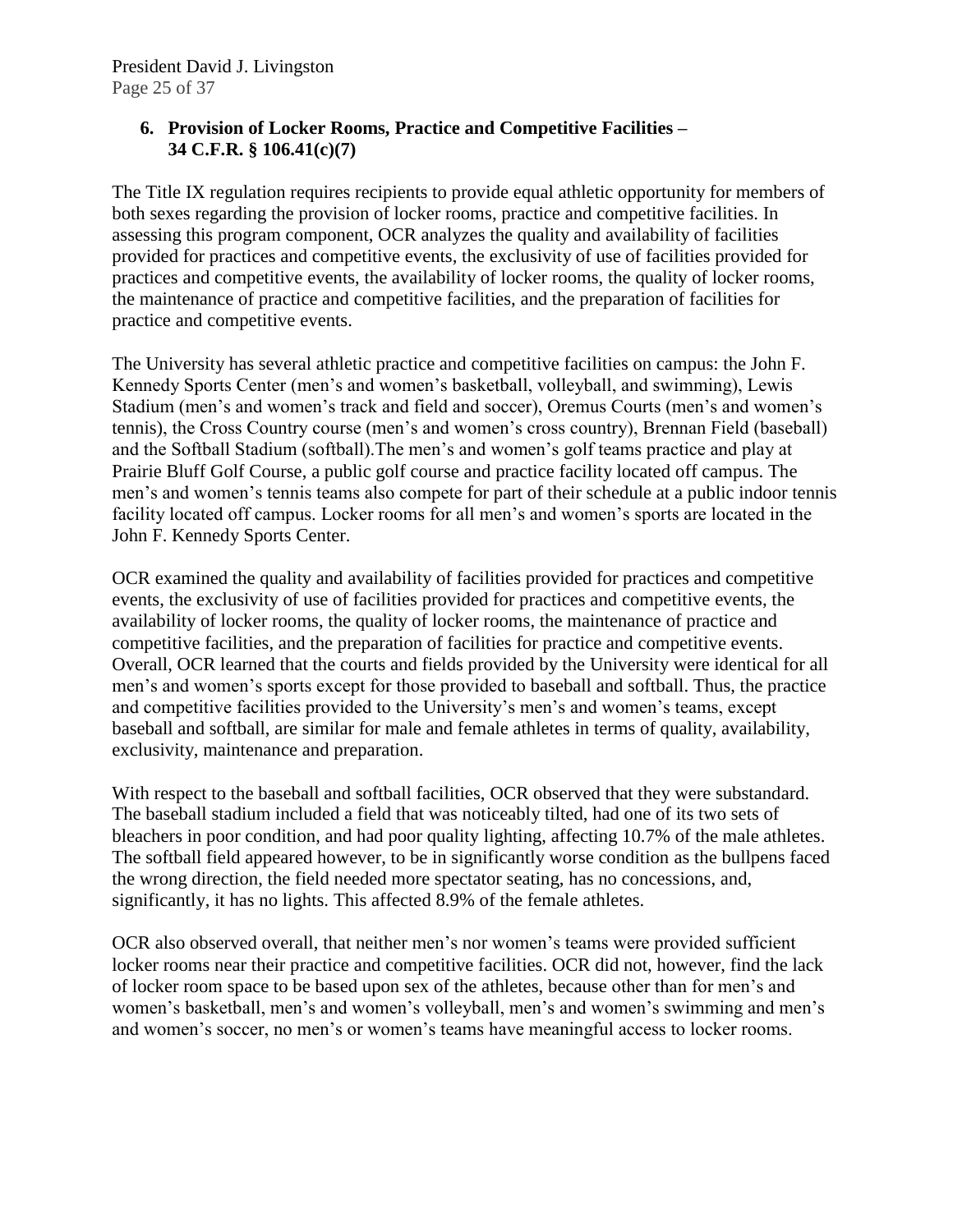President David J. Livingston Page 26 of 37

 $\overline{a}$ 

#### *Analysis and Conclusion – Locker Rooms, Practice and Competitive Facilities*

As to the provision of locker rooms, practice and competitive facilities for men's and women's teams, the University expressed an interest to resolve prior to the completion of OCR's investigation. As noted above, the University signed the Agreement, which when fully implemented, will result in the University's compliance with the requirements set forth in Title IX in regard to the University's provision of equal athletic opportunities to students of both sexes in the locker rooms, practice and competitive facilities.

## **7. Medical and Training Facilities and Services - 34 C.F.R. § 106.41(c)(8)**

In determining compliance with the provision of medical and training facilities and services component, OCR considers the following factors: (a) availability of medical personnel and assistance; (b) health, accident and injury insurance coverage; (c) availability and quality of training facilities; (d) availability and quality of weight and conditioning facilities; and (e) availability and qualifications of athletic trainers.

The University makes available to its student athletes, through the Loyola University Medical Center Division of Sports Medicine (LUSM), two qualified physicians who specialize in sports medicine. According to the AD, the University arranges for its physicians to perform physical examinations on each athlete prior to the first practice day for his or her sport. All coaches surveyed identified the physician who was assigned to their respective teams, and male and female athletes, as well as coaches, confirmed that athletes have had access to a physician upon appointment if they become ill or suffer an injury. According to coach surveys, one physician is on campus every day to meet with athletes. A medical appointment can also be made through the training staff.

Further, over 60% of men's team coaches and over 80% of women's team coaches reported to OCR that they chose to have a physician attend their home contests. No coaches reported that they could not have a physician at their contests if they so choose and no coaches stated that they had a University physician at their away<sup>17</sup> contests. For practices, men's basketball, and men's and women's swimming, track and field, and cross country, reported that they had a physician at their practices "frequently." This represented 60.1% of male athletes and 58.9% of the female athletes.

In addition to physicians, the University has three qualified professional trainers on staff. Training services for intercollegiate athletes included taping, stretching and icing services. Additionally, trainers provided basic first aid and water and/or energy drinks for practices and games. According to the University, each of the three trainers is assigned to a team but all three trainers we available for any team for practices or home events. OCR observed trainers delivering water to softball and baseball practices. All coaches surveyed were able to confirm the name of the trainer assigned to their respective teams.

 $17$ For conference away contests in men's and women's basketball, men's and women's volleyball, and men's and women's soccer, the home team provides a physician.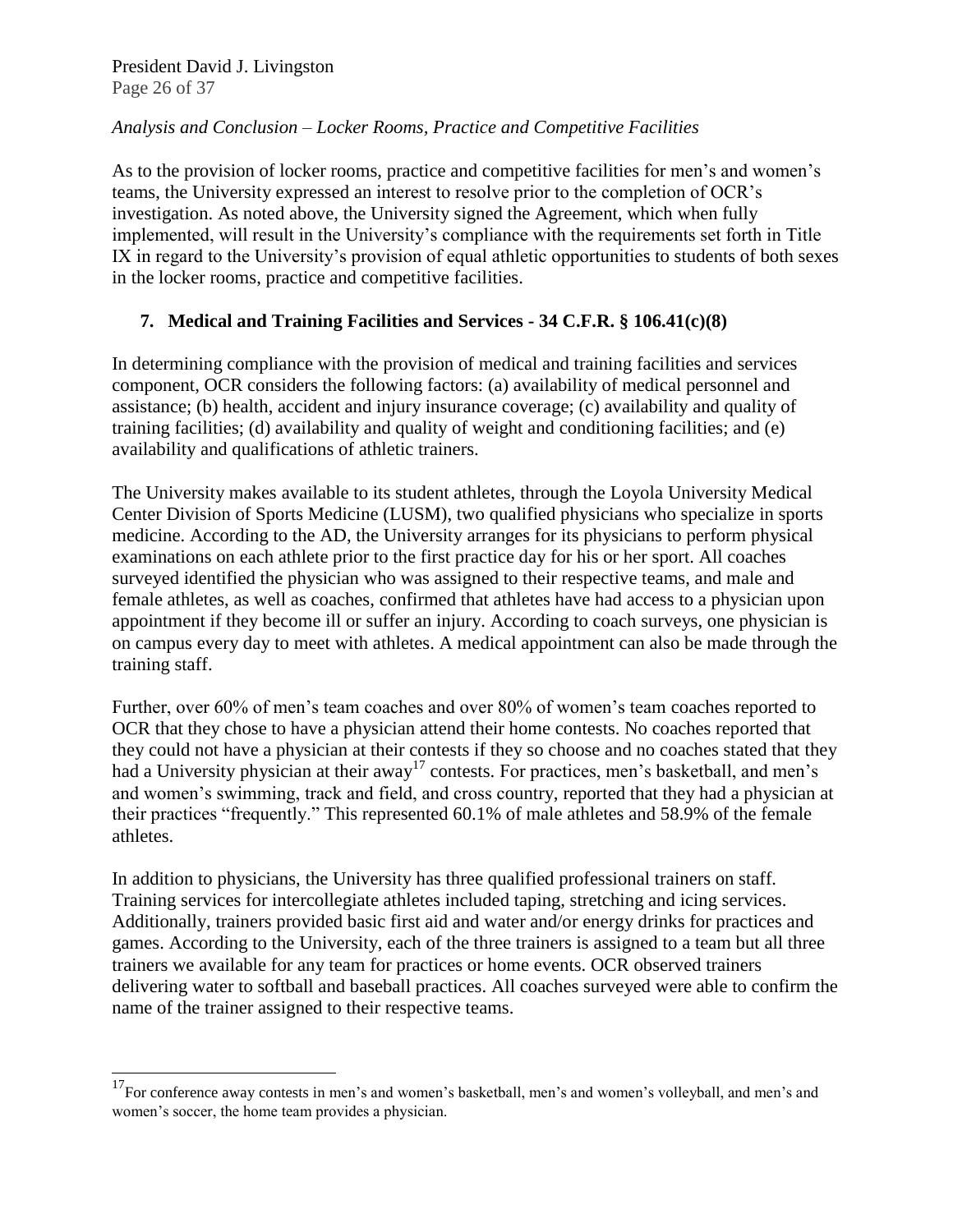President David J. Livingston Page 27 of 37

For away competitive events, the University provided professional trainers to five women's teams and five men's teams. Men's volleyball, basketball, tennis, baseball and soccer had assigned trainers at away competitive events, providing a benefit to 40.8% of male athletes. Women's basketball, softball, volleyball, soccer and tennis, also had assigned professional trainers at away competitive events. This provided a benefit to 36.4% of female athletes.

Additionally, because the University offers a Bachelor of Arts Degree in Athletic Training, the University makes available to work with University athletes student trainers who are in the later stages of the degree program. These students work under the supervision of program instructors and the University's professional trainers. Student trainers were specifically assigned to men's volleyball, women's basketball, women's soccer, and softball.

According to the University, male and female intercollegiate athletes are required to have primary health insurance coverage before they can compete for the University. For those students not already covered by another policy, the University offers an insurance plan through the 1<sup>st</sup> Agency Insurance Company. All male and female athletes without other insurance coverage are required to purchase this plan and OCR observed that the premiums for the insurance were the same for males and females.

With respect to the availability and quality of weight and conditioning facilities, OCR noted that the University has weight room and fitness rooms for its athletes located on the second floor of the JFK. The weight room contains free weights as well as various lifting machines, benches, chin up bars, and plyometric boxes. Directly south of the weight room are two fitness rooms, which contain the University's cardio equipment, including upright (4) and recumbent bicycles (2), treadmills (10), elliptical machines (12), and steppers (2). Most male and female athletes rated the facilities between excellent and average but indicated that rooms are too small and the rooms are always crowded.

According to the University, it does not pay separately for strength and conditioning services for athletes. According to the AD, coaches develop strength programs for their respective teams. Teams may also hire outside strength and conditioning coaches using their own budget allotment. According to student surveys, coaches develop and supervise their teams' workouts. OCR found no information to indicate that men's or women's teams are treated differently on the basis of sex with respect to strength and training services.

The training room is located on the first floor of the JFK. OCR observed that it is clean and well lit, with a small office for the athletic trainers and the student trainers. There are four training tables, as well as 8 other training tables in a room adjacent to the main training room. There are also scales, ice baths, a whirlpool, and cabinets for tape and other needed training supplies. All coaches stated that generally that the room was too small for all the number of athletes who need to use it at one time, but OCR found no information to indicate that men's or women's teams were treated differently on the basis of sex with respect to access to training facilities.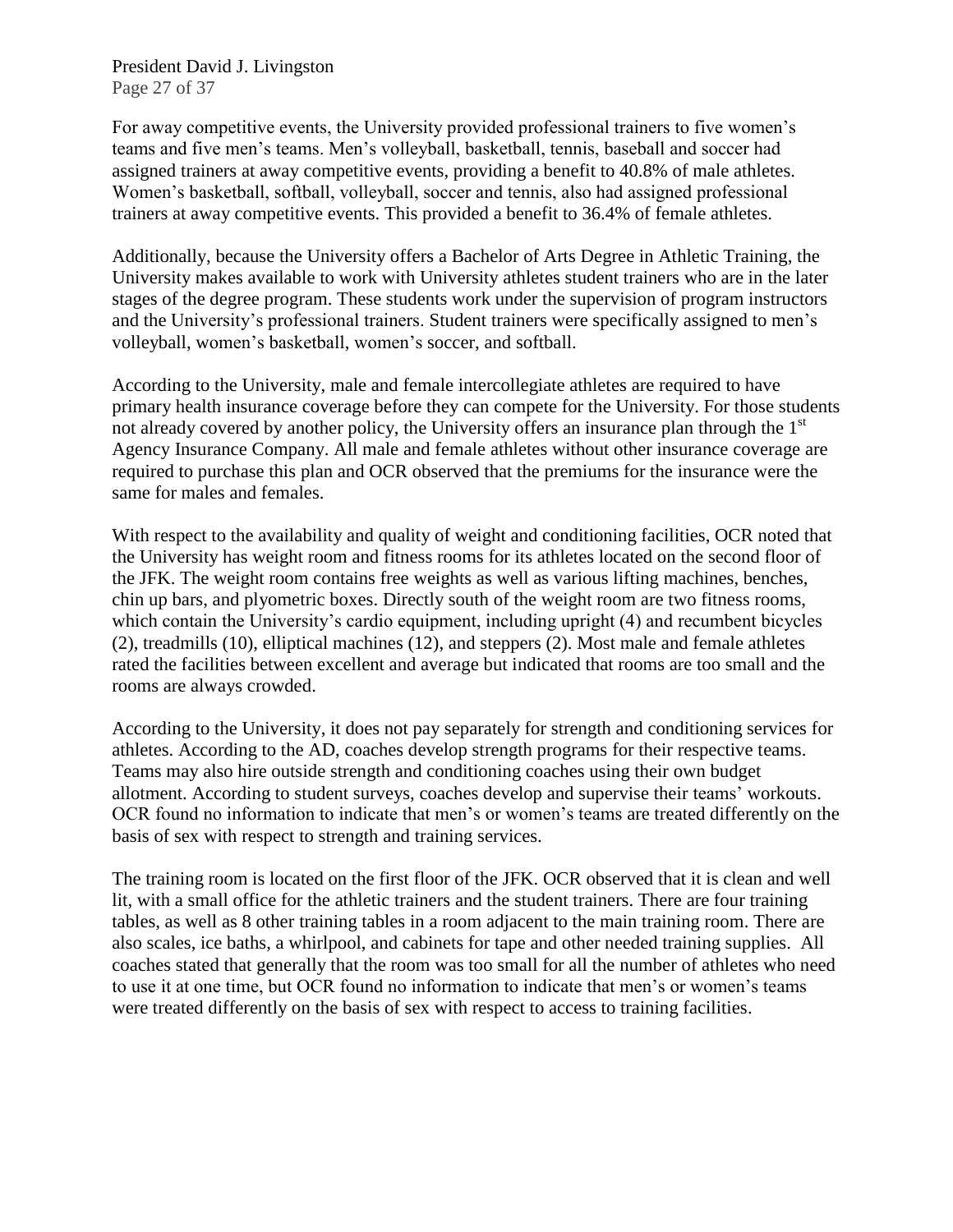#### President David J. Livingston Page 28 of 37

#### *Analysis and Conclusion - Medical and Training Facilities and Services:*

OCR examined the availability to male and female athletes of medical personnel and assistance, health, accident and injury insurance coverage for athletic participants, and weight and conditioning facilities. OCR also examined the availability and qualifications of athletic trainers and the quality and availability of training facilities. OCR observed no significant disparities on the basis of sex in the provision of medical and training services. Based on OCR's analysis, there is insufficient evidence to conclude that the University has failed to provide equivalent benefits, treatment, services and opportunities to male and female athletes with respect to the provision of medical and training facilities and services, as required by 34 C.F.R. § 106.41(c)(8).

#### 8. **Housing and Dining Facilities and Services - 34 C.F.R. § 106.41(c)(9)**

The Title IX regulation requires recipients to provide equal athletic opportunity for members of both sexes regarding the provision of housing and dining facilities and services. In determining compliance regarding this program component, OCR addressed two factors: the housing provided, and special services provided as part of the housing arrangements (e.g., laundry facilities, parking spaces, maid service).

Like all other students, freshman athletes are required to live on campus. However, there are no special dorms, apartments, and/or dining facilities for athletes at any level. The University's office of Residence Life works with athletes to make sure they obtain proper housing and meal plans. After freshman year, student athletes are allowed to move off campus. Athletes and coaches confirmed that they are not provided special housing or any other special services, like laundry facilities, parking spaces, and/or maid service.

Further, there are no special dining arrangements for athletes. Athletes purchase their own meal plans based on how many meals the athlete intends to eat on campus. Other than food while traveling for competitive events, the University does not provide food for the athletes. According to coaches and athletes surveyed, there are three meal plans that students can select. There are not special rates or recommended meal plans for male or female athletes. Several coaches (representing both men's and women's teams) and male and female athletes asserted that the food should be healthier and have more nutritious and substantial calories for an athletes' activity levels.

#### *Analysis and Conclusion – Housing and Dining Facilities and Services*

OCR observed no disparities on the basis of sex in the provision of housing and dining services. Based on OCR's analysis, there is insufficient evidence to conclude that the University has failed to provide equivalent benefits, treatment, services and opportunities to male and female athletes with respect to the provision of housing and dining services, as required by 34 C.F.R. §  $106.41(c)(9)$ .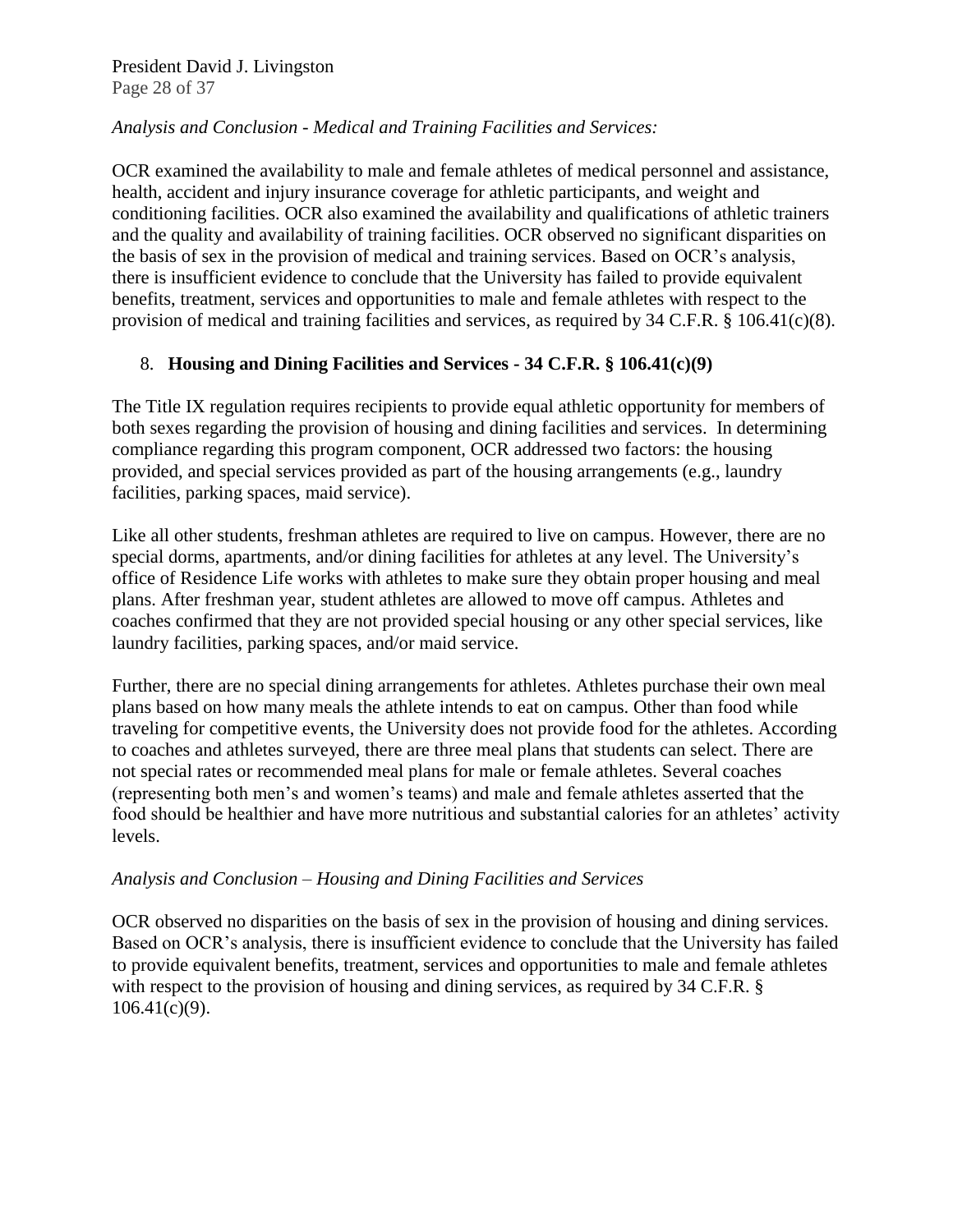# **9. Publicity - 34 C.F.R. § 106.41(c)(10)**

In assessing compliance regarding the provision of publicity, OCR considers the availability and quality of sports information personnel, the services they provide, other publicity resources, and the quality and quantity of publications and other promotional devices featuring men's and women's programs.

According to the University, the Director of Athletics Communications and Assistant Director of Athletics Communications are charged with oversight of the publicity efforts for the Athletics Department. The Directors send athletics publicity information to media outlets in nearby metropolitan areas such as Chicago and Joliet. With the aid of student workers, the Athletics Communications Director and Assistant Director gather and disseminate all information regarding the sports programs at the University. The Director and Assistant Director split the responsibility of being the primary media contact for sports at the University.

According to the Athletics Communications Director, someone from the Athletics Communications office attends all home games for all sports. The Communications staff typically only attend away events if they are conference or NCAA tournaments.

As part of their assignments, the Athletics Communications staff draft press releases for all of the men's and women's sports programs. The press releases usually include scores and highlights and are issued before and/or after each game or event. Press releases are also disseminated at the beginning of each season, or when announcements are made regarding achievements of particular athletes. OCR observed that the Athletics Communications staff does this for all men's and women's sports programs, and OCR observed that they are of comparable quality. Press releases are posted on the school's website and disseminated to local media outlets. The Communications Office also prepares team statistics for posting on the website and to disseminate to local media outlets.

OCR reviewed the school's website (at various times during the school year) and found that both men's and women's sports programs receive comparable coverage. The University has a specific website link to athletics, [http://www.lewisflyers.com,](http://www.lewisflyers.com/) where anyone can view team rosters, information about coaches, schedules, updates, news and features for any particular sport. The Director and Assistant Director are responsible for the postings of their assigned sports and both are assigned to various men's and women's sports.

The University athletics programs also utilize radio and the internet. Each men's and women's basketball home game and select men's and women's basketball road games are covered by a Joliet based commercial radio station, WJOL. There is a campus radio station WLRA, which has the capacity to run radio broadcasts for baseball, softball and soccer, and according to one Director, it provides coverage when staff are available. According to the Directors, the department reports results to media outlets after a game or event, although they did not control whether the results were published.

OCR learned that publicity materials are provided by the Athletics Communications office for both men's and women's teams in a variety of media, including online press/media guides, game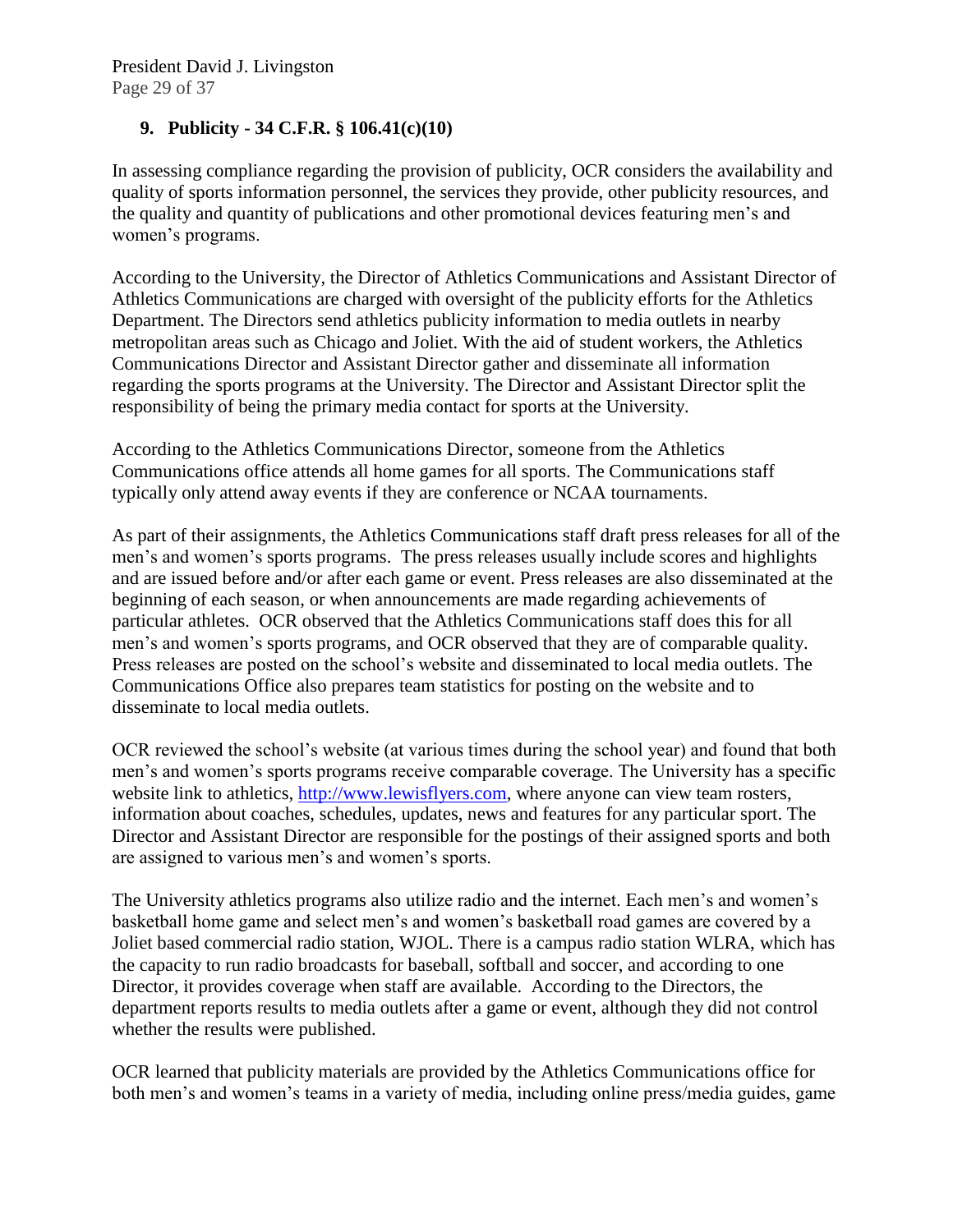President David J. Livingston Page 30 of 37

schedules and programs and posters. For men's and women's programs, they are of comparable quality and quantity. For example, each team gets 50 mini posters for publicity and may purchase more out of the team's budget. All sports, with the exception of men's and women's golf, are provided with a program or roster for all home events. The Athletics Communications office provides a photographer to take head shots of athletes on every team. The photographer also attends two games/events for each team and those photos are used in connection with articles and press releases. OCR noted that billboard advertisements, which featured men's and women's teams, were placed by the University in the Chicago suburban area.

In addition, the University also has used social media proactively. The Athletic Communications office manages official Facebook pages, Twitter feeds and Instagram accounts for each team. It has a YouTube channel, which has not been updated in two months. All websites for men's and women's sports had similar layouts and contained similar information, such as pictures of the players, individual and team statistics, feature articles, press releases, and schedules. Beginning with the 2015-16 season, the University developed a smartphone application that allows fans to follow all University sports teams, receive streaming video coverage, and link to each team's social media presence. OCR found no substantial differences between men's and women's teams with regard to their online media, social media, or printed publications.

In surveys, some athletes expressed disappointment with the number of spectators at their competitions, and a number of them attributed this to the lack of publicity services. However, these concerns were expressed by both male and female athletes and appeared to be more related to the sport than to the sex of the athlete. No female athletes or coaches asserted to OCR that men's and women's teams were not treated equitably in the provision of publicity.

#### *Analysis and Conclusion – Publicity:*

OCR examined the availability and quality of sports information personnel, the services they provided, other publicity resources, such as social media, and the quality and quantity of publications and other promotional devices featuring men's and women's programs. OCR observed no significant differences regarding the quality of publications or other promotional devices the University provided to male or female athletes. As such, the benefits provided regarding publicity were equivalent or equivalent in effect for the men's and women's teams and did not result in any denial of equal athletic opportunity. Based on the foregoing, OCR determined that there is insufficient evidence to conclude that the University has failed to provide equal athletic opportunities to students of both sexes with respect to the provision of publicity, as required by  $34$  C.F.R.  $\S$  106.41(c)(10).

#### **10. Provision of Support Services - 34 C.F.R. § 106.41(c)**

In assessing compliance regarding the provision of support services, OCR considered, among other factors, the equivalence for men's and women's teams in the amount of administrative, secretarial, and clerical assistance received, and the availability of office space, equipment and supplies, and other support services.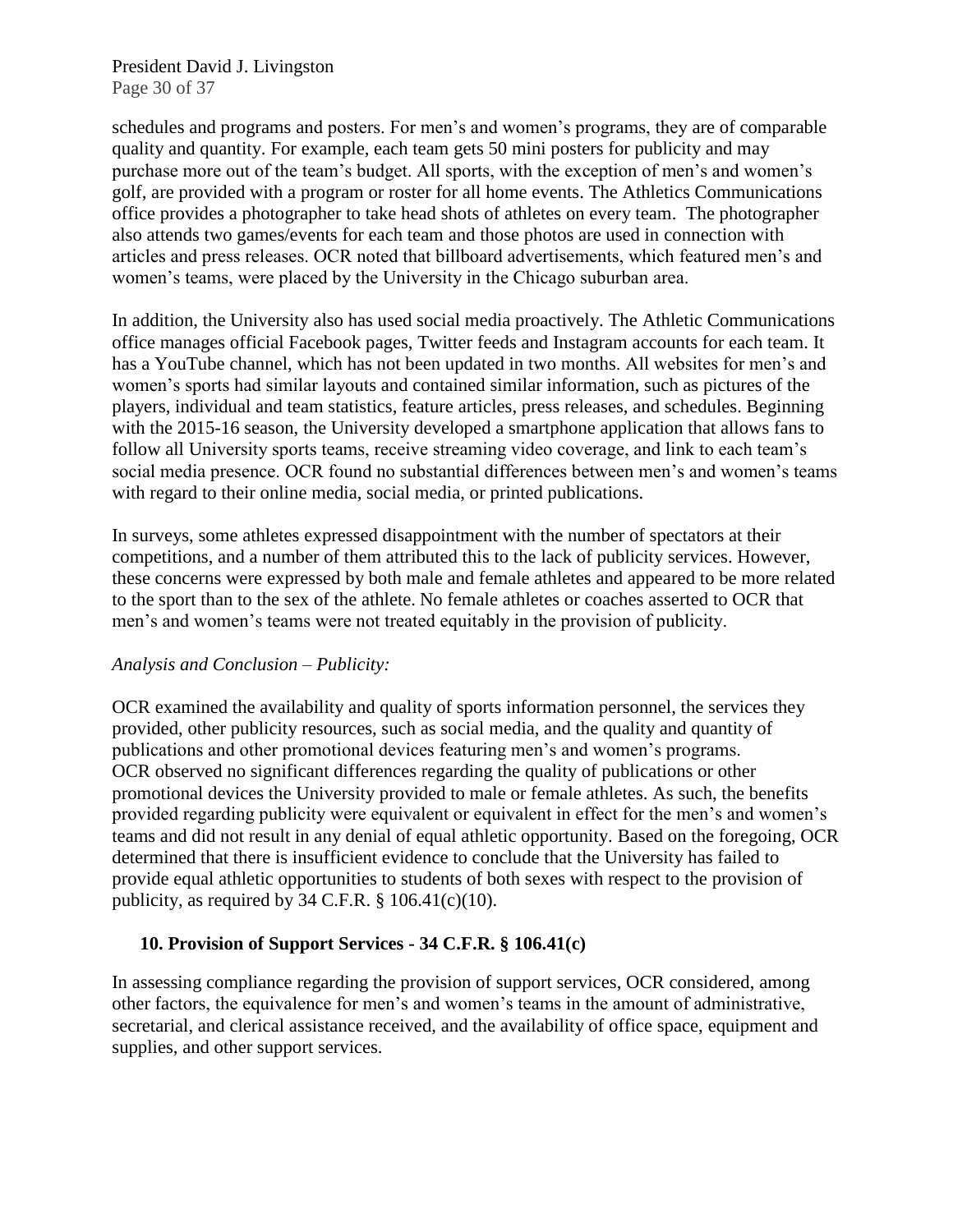President David J. Livingston Page 31 of 37

The AD is the head of the athletic program, and there are two Associate Athletic Directors. They are supported by one full-time administrative staff member. According to the University, clerical support is available to help all department staff with clerical matters.

According to information provided to OCR, 19 coaches' offices are located on two floors in the JFK, adjacent to the NCA. The offices are roughly the same size. Every head coach has a private office and the remaining offices are shared among the assistant coaches for similar teams. The office suite also has a copy (printer and copier) and supply room, a break room, and a room for press conferences that doubles as classroom for certain sports related courses. Each coach's office has a phone, a computer, a desk and chairs.

In surveys, the coaches of men's and women's teams indicated that they have equal access to necessary equipment and they made no complaints regarding the availability of office space or equipment. Coaches for both men's and women's teams indicated that they and their assistants coaches perform most of the clerical work necessary in support of their teams, with the support of the Athletic Department's administrative staff upon request. None of the coaches or athletes surveyed by OCR indicated that their sport failed to receive sufficient support services or that they were required to provide administrative support services, and OCR noted no differences among men's and women's teams in the provision of support services.

#### *Analysis and Conclusion – Provision of Support Services*

OCR examined the equivalence for men's and women's teams in the amount of administrative, secretarial, and clerical assistance received, and the availability of office space, equipment and supplies, and other support services. Coaches of all men's and women's teams perform various clerical duties in support of their athletic teams. OCR did not identify any differences between men's and women's teams in the amount of administrative, secretarial, or clerical assistance received, or in the availability of office space, equipment and supplies, or other support services.

Based on the foregoing, there is insufficient evidence to conclude that the University has failed to provide equivalent benefits, treatment, services and opportunities to female athletes with respect to the provision of support services, as required by 34 C.F.R. § 106.41(c).

## **11. Recruitment of Student Athletes - 34 C.F.R. § 106.41(c)**

In assessing compliance in this area, OCR considers the following: 1) whether coaches or other professional athletic personnel in the University's programs serving male and female athletes are provided with substantially equal opportunities to recruit; 2) whether the financial and other resources made available for recruitment in the University's men's and women's teams are equivalently adequate to meet the need of each program; and 3) whether the differences in benefits, opportunities, and treatment afforded to prospective student athletes of each sex have a disproportionately limiting effect upon the recruitment of athletes of either sex.

With respect to opportunities to recruit, all the coaches for men's and women's teams agree that recruiting is an integral part of their jobs. Although several coaches state that they recruit athletes nationally and some internationally, most coaches largely recruit within the Chicago area and Midwest. The coaches of all men's and women's teams agree that most of their recruiting is done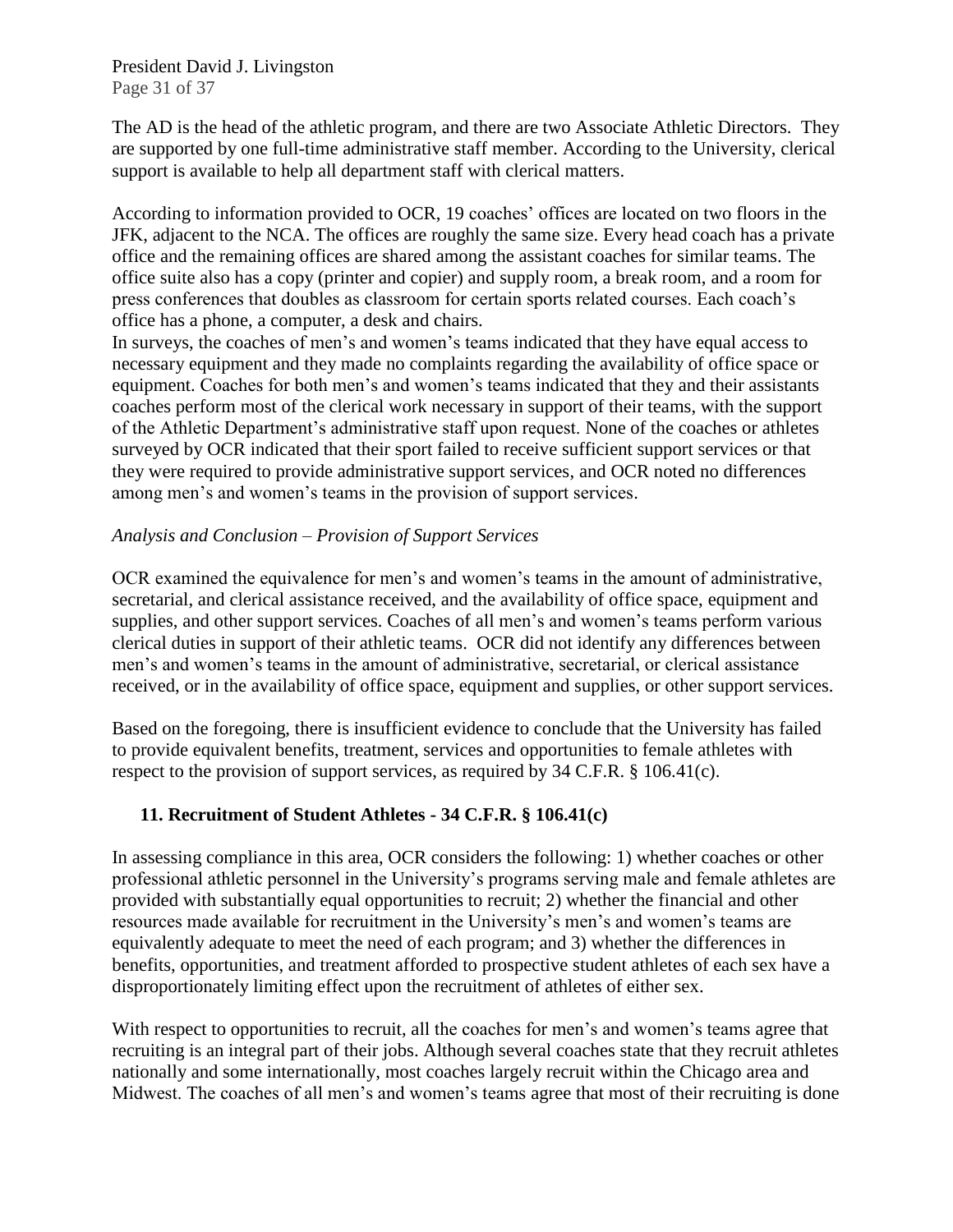President David J. Livingston Page 32 of 37

proactively through the phone, by text and through emails, with some trips to watch athletes play, and visits from athletes to campus. In addition to proactive recruiting by coaches, the Athletic Department's website includes information for prospective student athletes to contact the University. Each coach also has an email address and phone number on the website.

In 2015-16, the University budgeted \$60,600 for all recruiting, with \$30,100, or 50.3%, allocated to men's teams (men composed 53.5% of athletes) and \$30,500, or 49.7%, to the women's teams (women composed 46.5% of the athletes). The differential in recruiting budgets compared to athletic participation by sex slightly favored women, who are the underrepresented sex.

Similar teams such as baseball and softball, men's and women's basketball, men's and women's swimming, and men's and women's track and field, received identical recruiting budgets for the similar men's and women's teams. Three women's sports, cross country, soccer and golf received higher recruiting budgets than their male counterparts. The recruiting budgets of the remaining two sports, tennis and volleyball, favored men. However, as noted, the same individual is the assigned coach for each of 6 men's and women's teams (cross country, track and field, golf and tennis) and OCR's review of the records provided by the University showed that the recruiting trips for these teams often included recruiting both male and female athletes. Coach surveys indicated that men's and women's teams had sufficient funds to recruit athletes, although several expressed a desire to have larger recruiting budgets.

OCR reviewed the information provided by the University as well as the surveys of University coaches and determined that the coaches of men's and women's teams received comparable numbers of recruiting trips. The majority of athletes are recruited from the same regional area (Chicagoland and the Midwest). In addition to the regional area, the University also recruits from the East and West coasts for men's and women's volleyball and internationally for men's and women's tennis. The men's and women's team coaches reported in surveys that in addition to travel, they use the same or similar recruiting methods: email, telephone, text, Internet, videos, etc.

As to the treatment of prospective athletes, in accordance with the University's policies regarding recruitment of student athletes and as confirmed by coaches, all recruiting must be done in accordance with NCAA recruiting regulations. In surveys, the men's and women's coaches acknowledge that prospective athletes have official and non-official visits to campus. From student and coach surveys, it appears that a roughly equal number of male and female athletes have visited the campus. Surveys of athletes confirmed that the University sponsored some recruiting visits for male and female recruits, who stated that the University provides benefits such as meals, transportation from the airport, lodging in the dorms or local hotel, and tickets to the team's athletic event.

#### *Analysis and Conclusion – Recruiting*

OCR assessed whether coaches or other professional athletic personnel in the University's programs serving male and female athletes are provided with substantially equal opportunities to recruit; whether the financial and other resources made available for recruitment in the University's men's and women's teams are equivalently adequate to meet the need of each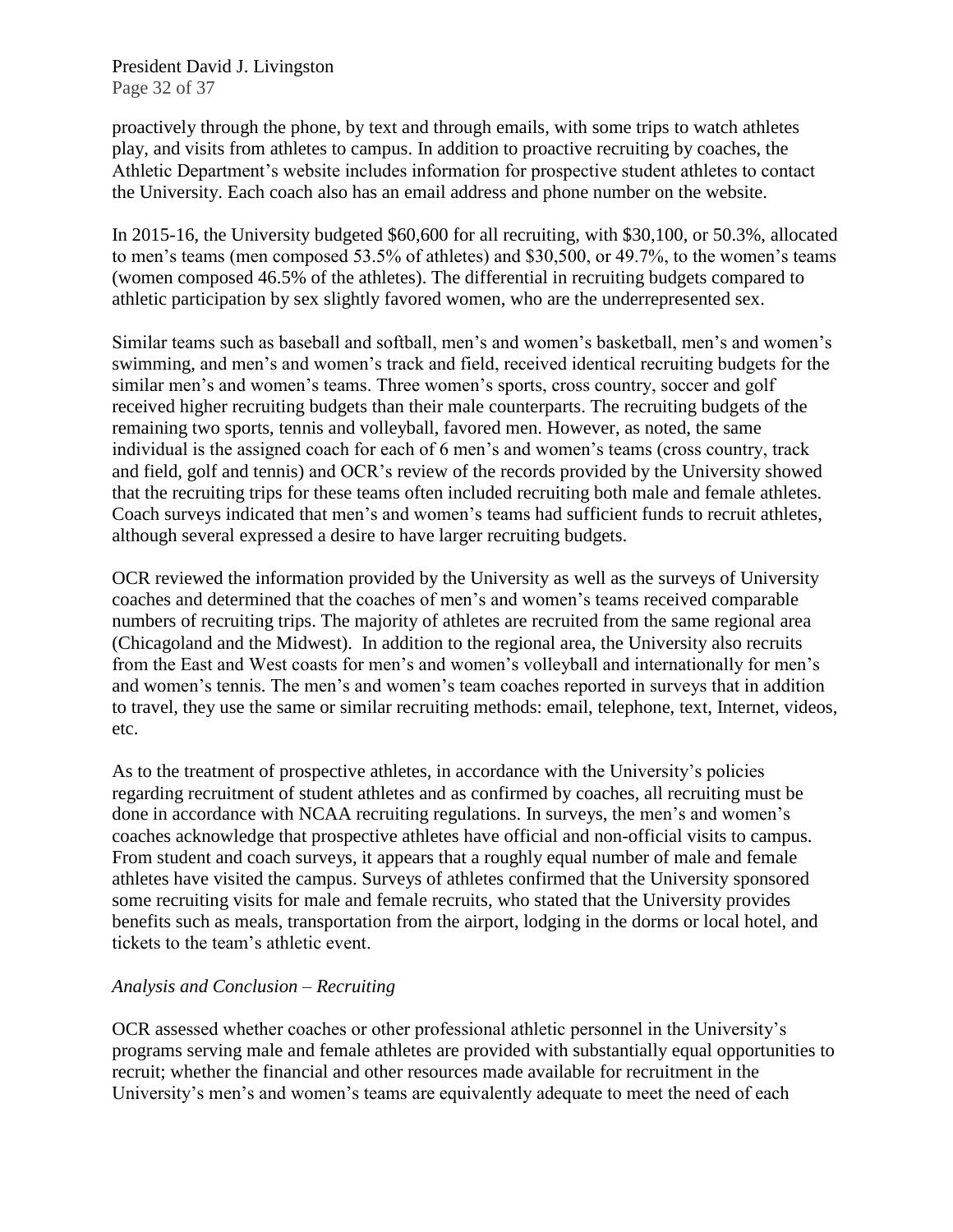President David J. Livingston Page 33 of 37

program; and whether the differences in benefits, opportunities, and treatment afforded to prospective student athletes of each sex have a disproportionately limiting effect upon the recruitment of athletes of either sex.

OCR determined that coaches serving men's and women's teams recruit proactively, by contacting students through various means and by visiting athletes and having athletes visit the campus. Coaches serving men's and women's teams also recruit reactively to student inquiries sent to the contact information each coach posts on the University website. Coaches serving men's and women's teams appear to be provided substantially equal opportunities to recruit. While financial and other resources available for recruitment in both men's and women's athletic programs are limited, they appear to be equivalently adequate to meet the specific needs of each program, and OCR found no indication that the benefits, opportunities, and treatment afforded to prospective male and female student athletes has a limiting effect upon the recruitment, on the basis of sex.

Based on the foregoing, there is insufficient evidence to conclude that the University has failed to provide equivalent benefits, treatment, services and opportunities to male and female athletes with respect to the provision of recruiting opportunities, as required by 34 C.F.R. § 106.41(c).

#### **Overall Conclusion**

Given the information obtained in OCR's investigation, OCR determined that there is insufficient evidence of violation with respect to 7 component areas pertaining to the provision of equipment and supplies, the opportunity to receive academic tutoring and assignment and compensation of tutors, medical and training facilities and services, housing and dining facilities and services, publicity, support services, and recruitment of student-athletes.

However, OCR identified noncompliance in the accommodation of athletic interests and abilities due to identified interest, ability and available competition in women's bowling and likely interest, ability and available competition in women's lacrosse, as well as in the provision of athletic financial assistance. Prior to OCR's reaching an overall compliance determination with respect the remaining 4 component areas, the University requested to resolve the complaint by means of a resolution agreement.

Based on the information obtained during OCR's investigation, OCR determined that it is appropriate at this time to resolve the complaint with a resolution agreement that addresses the 2 areas of noncompliance identified by OCR and deficiencies identified by OCR in 4 component areas in the University's intercollegiate athletics program, to wit: the scheduling of games and practice time as it pertains to the opportunity for women to compete in prime time; the provision of travel and per diem allowances as they pertain to housing furnished to women athletes during travel; the provision of coaching, particularly for the women's softball team; and the provision of practice and competitive facilities due to the lack of lights at the softball field, as well as the location of the softball bullpens, and the provision of concessions and sufficient spectator seating at the softball field.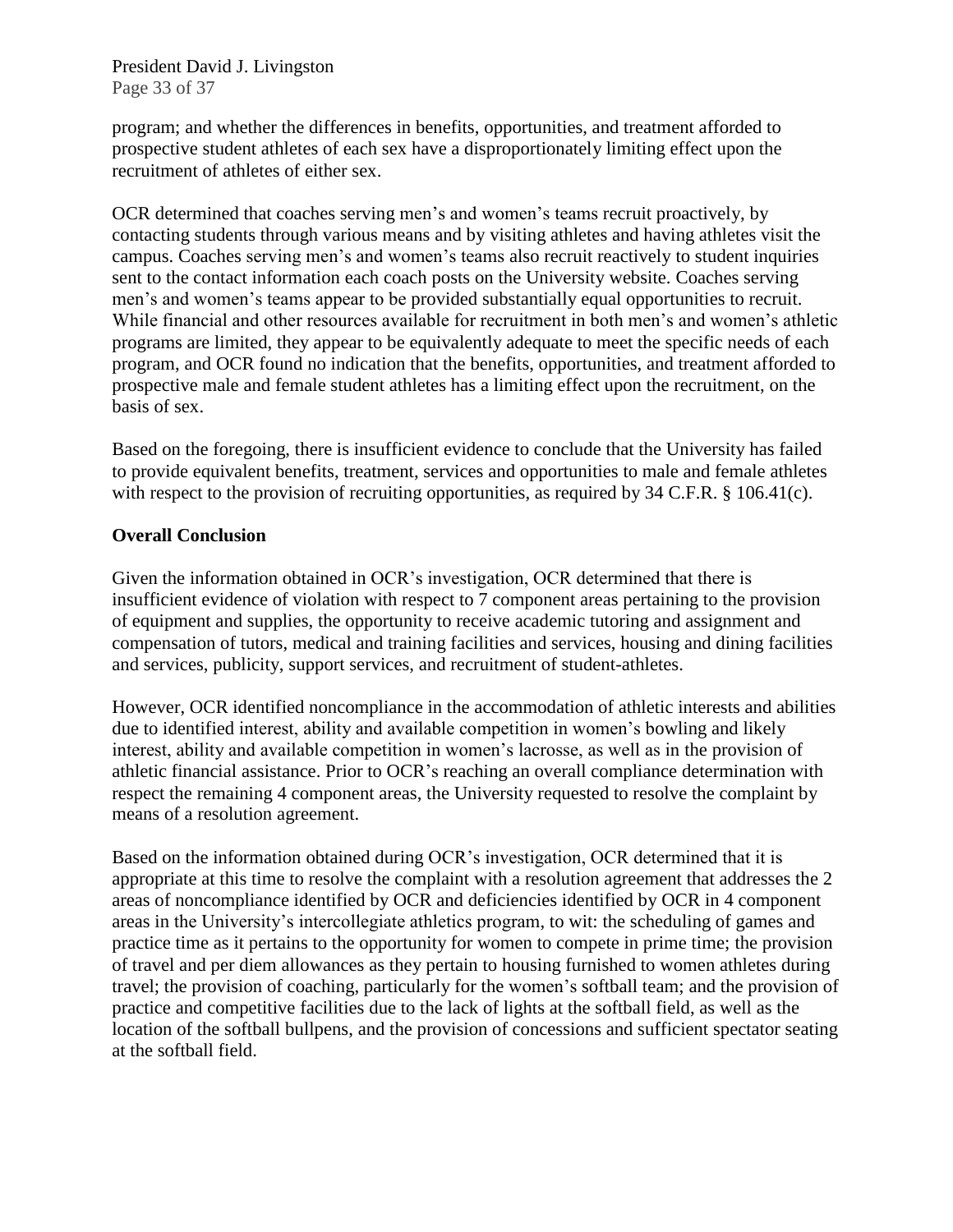President David J. Livingston Page 34 of 37

Accordingly, on April 27, 2017, the University submitted the enclosed Agreement that addresses the six component areas identified above. Pursuant to the Agreement, the University will take specific actions to ensure that it provides equal athletic opportunities for students of both sexes. OCR will monitor implementation of the Agreement.

Specifically, the University will provide equal opportunity for male and female students to participate in intercollegiate athletics by adding women's intercollegiate bowling and women's intercollegiate lacrosse teams to begin competition effective the 2018-19 academic year. Meanwhile, during the 2017-18 academic year, the University will publish on its web page its procedure for students to use to request the addition of intercollegiate sports, as well as the factors the University will assess in responding to such requests. The University will also publicize the addition of women's bowling and women's lacrosse, hire coaches for each team, schedule competitions for 2018-19, and otherwise provide the teams, in a manner comparable to other intercollegiate teams, with sufficient resources to cover expenses incurred in the addition of the bowling and lacrosse programs.

By November 30, 2017, and periodically thereafter so long as there is an underrepresented gender in its athletics program, the University will conduct a detailed, objective assessment to determine whether the athletic interests and abilities of the underrepresented gender in the athletics program are fully and effectively accommodated. The assessment will be based on multiple indicators of interest and multiple indicators of ability, including but not limited to results of recent surveys of students and admitted students or other information collected from students and admitted students using a method that is designed to fully and accurately assess unmet athletic interests and abilities in intercollegiate sports among women; identification of sports for women that are not currently offered by the University but that are offered by schools that compete within the athletic conference in which the University competes and by schools that are within the University's normal competitive regions; requests to add a particular sport or to elevate an existing club or intramural sport to intercollegiate sport status; assessments made by University coaches or staff during tryouts or observations of students participating in club or intramural competition, and other information reflecting the ability of female students and admitted students to compete in a particular sport, and prior participation in that sport or a similar sport at the high school level or intramural or club level. Where interest and ability in an intercollegiate sport not currently offered by the University is identified, the assessment will also consider whether there is a reasonable expectation of intercollegiate competition in the University's normal competitive regions in that sport. Based on the periodic assessments, the University will determine whether there are a sufficient number of female students and admitted students at the University with the interest and ability to support the addition of a sport or sports not currently offered by the University as intercollegiate sports and sufficient competition in those sports within the University's normal competitive region. Based upon its initial assessment, the University will by March 1, 2018, submit to OCR for review and approval its detailed plan with timeframes to accommodate effectively the interests and abilities of members of both sexes to the extent necessary to provide equal opportunity in its intercollegiate athletics program by the 2019-20 academic year.

If the University adds a sport or sports, it will document to OCR prior during 2018-19, its actions to hire a coaching staff, recruit student athletes and provide sufficient resources to the coaching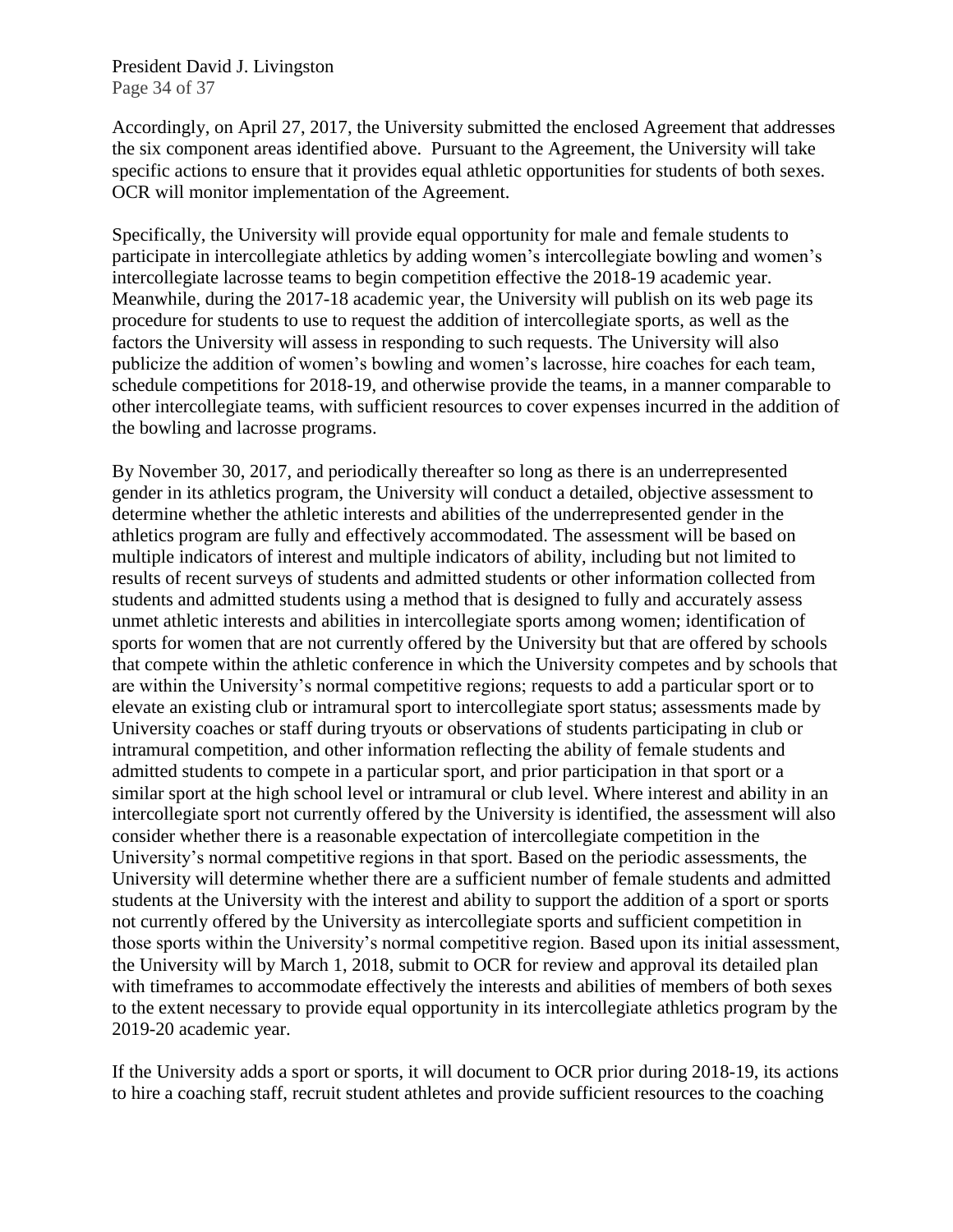President David J. Livingston Page 35 of 37

staff to ensure that each sport begins competition no later than the 2019-20 academic year, consistent with the above determination, unless actions taken by the University are otherwise sufficient to demonstrate substantial proportionality, by sex.

The University will provide OCR with regular reports on the status of its implementation of the Agreement, including its plan to accommodate effectively the athletic interests and abilities of members of both sexes, as well as the results of its periodic assessments of unmet interests and abilities.

OCR has made clear to the University that OCR does not require or encourage the elimination of any University intercollegiate athletic teams and that it seeks action from the University that does not involve the elimination of athletic opportunities, because nothing in Title IX or the Three-Part Test requires an institution to cut teams or reduce opportunities for students who are participating in intercollegiate athletics in order to comply with the provisions of Title IX relating to the effective accommodation of the interests and abilities of male and female students.

In addition, the University will provide reasonable opportunities for each sex to receive athletic scholarships and/or grants-in-aid in proportion to the number of students of each sex participating in intercollegiate athletics, consistent with the requirements of Title IX, the Title IX implementing regulation at 34 C.F.R. § 106.37(c), and applicable OCR policies by no later than the beginning of the 2018-2019 academic year. The University understands that nothing in this Agreement requires the University to cut the amounts of athletic scholarships and/or grants-inaid it offers to either sex and that any such cuts are discouraged.

The University also agreed that by 2018-19, it will provide equal athletic opportunities for members of both sexes in the scheduling of games at "prime time." For purposes of this Agreement "prime time" for athletic competitions is typically defined as evenings that precede days without classroom instruction, usually Friday evenings and Saturday evenings. The University will demonstrate that its women's athletic teams are provided with comparable opportunities as provided to the men's intercollegiate athletic teams in the time of day competitive events are scheduled. In particular, the University will provide women's basketball, soccer and softball teams comparable opportunities as men's basketball, soccer and baseball to compete in "prime time."

Further, the University will by the 2017-18 school year provide equal athletic opportunities to males and females in the provision of travel and per diem allowances, particularly with respect to housing furnished during travel. The University will, by June 15, 2017, develop and provide to OCR its plan to provide equal opportunities to males and females when teams are in travel status such that its women's athletic teams, when they stay in hotels during travel, are provided with comparable opportunities as provided to the men's intercollegiate athletic teams to stay 2 athletes to a room. In assessing compliance with the University's provision of travel and per diem, OCR will also compare the modes of transportation, housing furnished during travel, length of stay before and after competitive events, per diem allowances, and dining arrangements provided to the University's male and female athletes when on travel status to determine whether they are equivalent. Identical benefits, opportunities, or treatment are not required as long as the effects of any differences are negligible. If a comparison of the benefits, opportunities and treatment afforded to males and females in the identified program components indicates that benefits,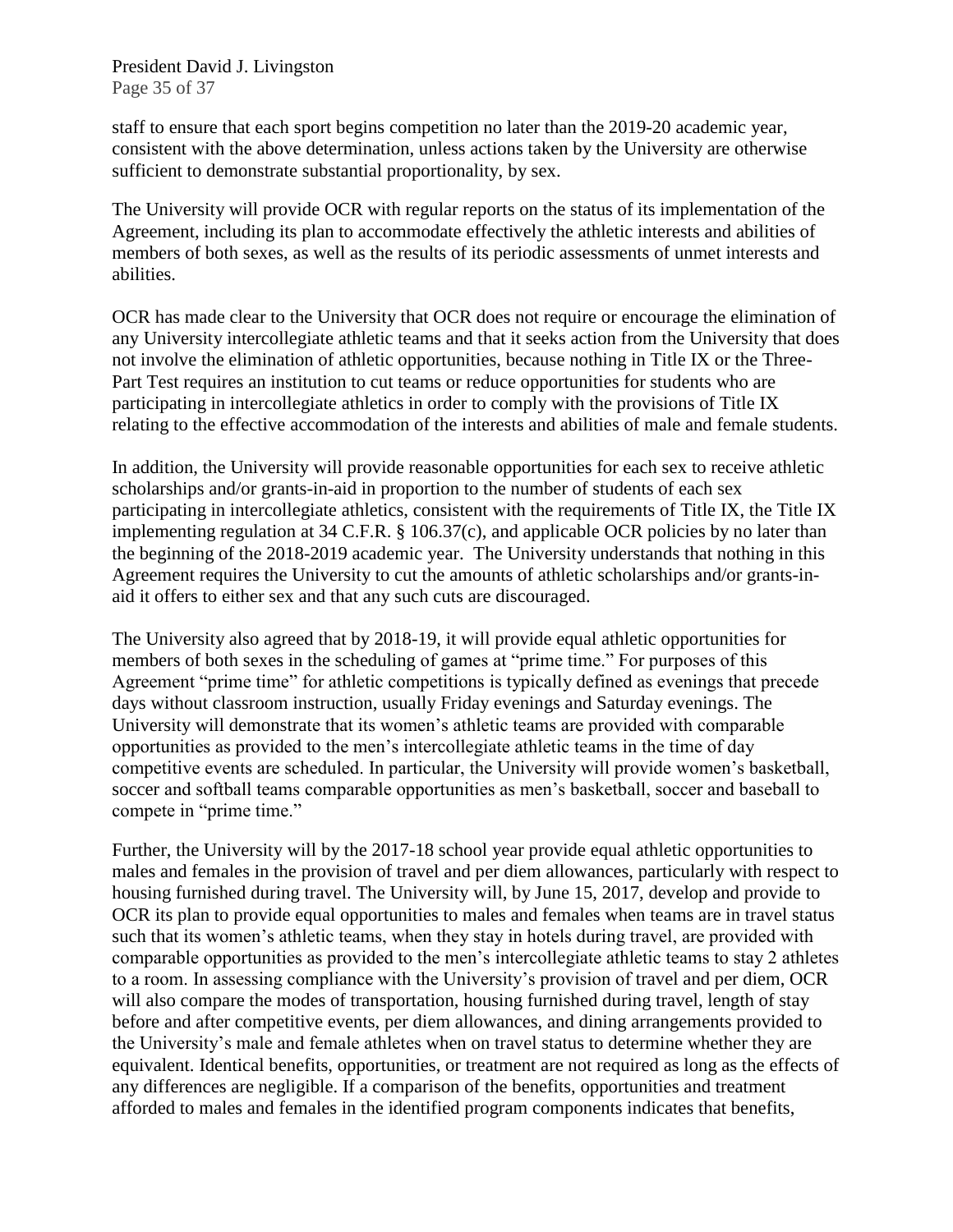President David J. Livingston Page 36 of 37

opportunities, or treatment are not equivalent, the University could still be in compliance with Title IX if the differences are shown to be the result of nondiscriminatory factors, such as the unique aspects of particular sports or athletic activities.

The University further agreed that by 2017-18, it will provide equal athletic opportunity for members of both sexes in the opportunity to receive coaching, particularly with respect to the availability of coaches for women's softball. To that end, the University will by November 30, 2017, hire additional full-time or part-time coaching support for the women's softball team. By June 15, 2018, the University will conduct an assessment of the availability of its full-time and part-time coaches for all men's and women's teams. Based on the assessment, the University will develop and submit to OCR for approval a plan to provide equal opportunities to males and females in the assignment of coaches to intercollegiate teams by no later than the 2018-19 year.

Finally, the University will by 2018-19, provide equal athletic opportunity for members of both sexes in the provision of practice and competitive facilities, with respect to the women's softball competitive facility. The University will by June 15, 2017, conduct an assessment of the quality and availability of the softball competitive facility, specifically determining whether the bullpens face the correct direction, and there is sufficient spectator seating, concessions and field lighting. By November 30, 2017, the University will submit to OCR for its approval an assessment of the quality and availability of the softball competitive facility, along with its plan if any, to make changes to the softball field consistent with the outcome of its assessment, including to the bullpens, concessions, seating, and field lighting. The University plan will include the dates by which it will add concessions, seating and make changes, if any to the bullpen by no later than March 1, 2018. The University will add lighting to the softball field by no later than 2018-19, or at a later date mutually agreed upon with OCR, consistent with the University's implementation of its Master Plan for the development of athletic facilities.

## \* \* \*

OCR appreciates your continued cooperation throughout the course of this investigation. Please be advised that should the University fail to fully implement the Agreement and to provide data to OCR in order for OCR to determine compliance with the Agreement, then OCR will take appropriate action to ensure the University's compliance with Title IX. Accordingly, if the University fails to implement the Agreement, OCR may initiate administrative enforcement or judicial proceedings to enforce the specific terms and obligations of the Agreement. However, before initiating administrative enforcement (34 C.F.R. §§ 100.9, 100.10), or judicial proceedings to enforce the Agreement, OCR will provide the University written notice of the alleged breach and sixty (60) calendar days to cure the alleged breach.

This concludes OCR's investigation of this complaint and it should not be interpreted to address the University's compliance with any other regulatory provision or to address any issues other than those addressed in this letter. This letter sets forth OCR's determination in an individual OCR complaint.